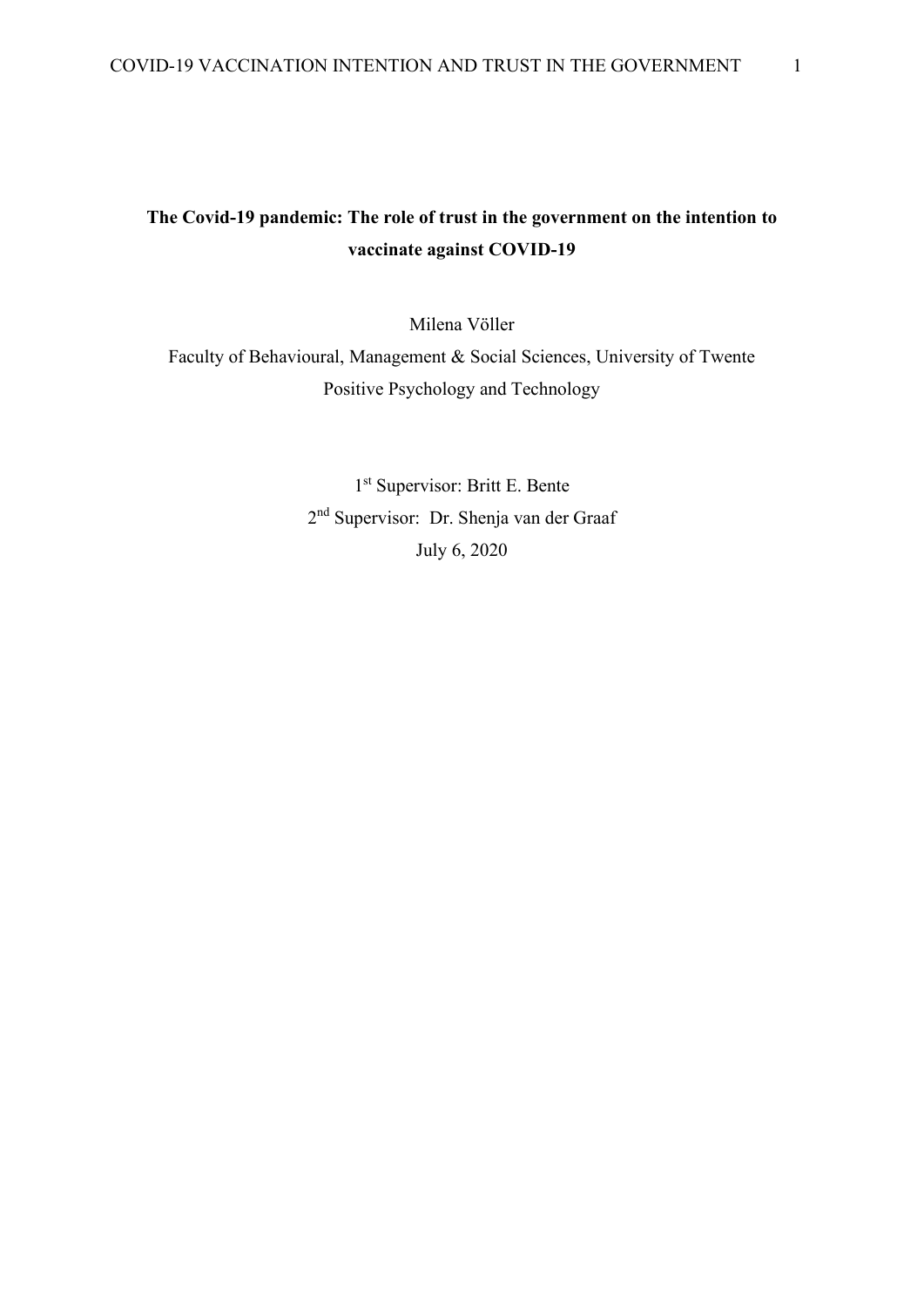#### **Abstract**

**Background:** The COVID-19 pandemic represents a global health crisis, thereby causing governments worldwide to release health guidelines to slow down the spread of the coronavirus. The further development of the pandemic depends, to a great extent, on citizen's compliance with governmental policies and their willingness to take part in vaccination campaigns. So far, little is known about the public willingness to get vaccinated. Previous studies recognised the public's trust in government as a crucial factor of vaccine intention, but in the current pandemic only limited data is available. Relating to the COVID-19 pandemic this paper investigates if trust in government and vaccination intention are related.

**Methods:** A cross-sectional and survey-based design was used. Data was collected over a period of one week, with the final dataset of 205 registered cases. Participants had to answer question regarding their COVID-19 experience, vaccination intention for COVID-19 and trust in the government. A Spearman's correlation was conducted to determine whether trust in government is related to people's willingness to get vaccinated against COVID-19.

**Results:** The level of trust was found to be moderate in this sample, but most respondents indicated they want to get vaccinated (81.9%). The analyses revealed that a positive and significant relationship between vaccination intention and trust in government exists, which implies that individuals with lower trust were less likely to get vaccinated.

**Discussion:** Some solutions for increasing trust in government include using role models or inhibiting the dissemination of conspiracy theories**.** Considering that only a moderate relationship has been found, future research should investigate whether other factors might mediate the relationship. Also, further insights may be gained by examining trust in the government and COVID-19 vaccination intention at different points during the pandemic.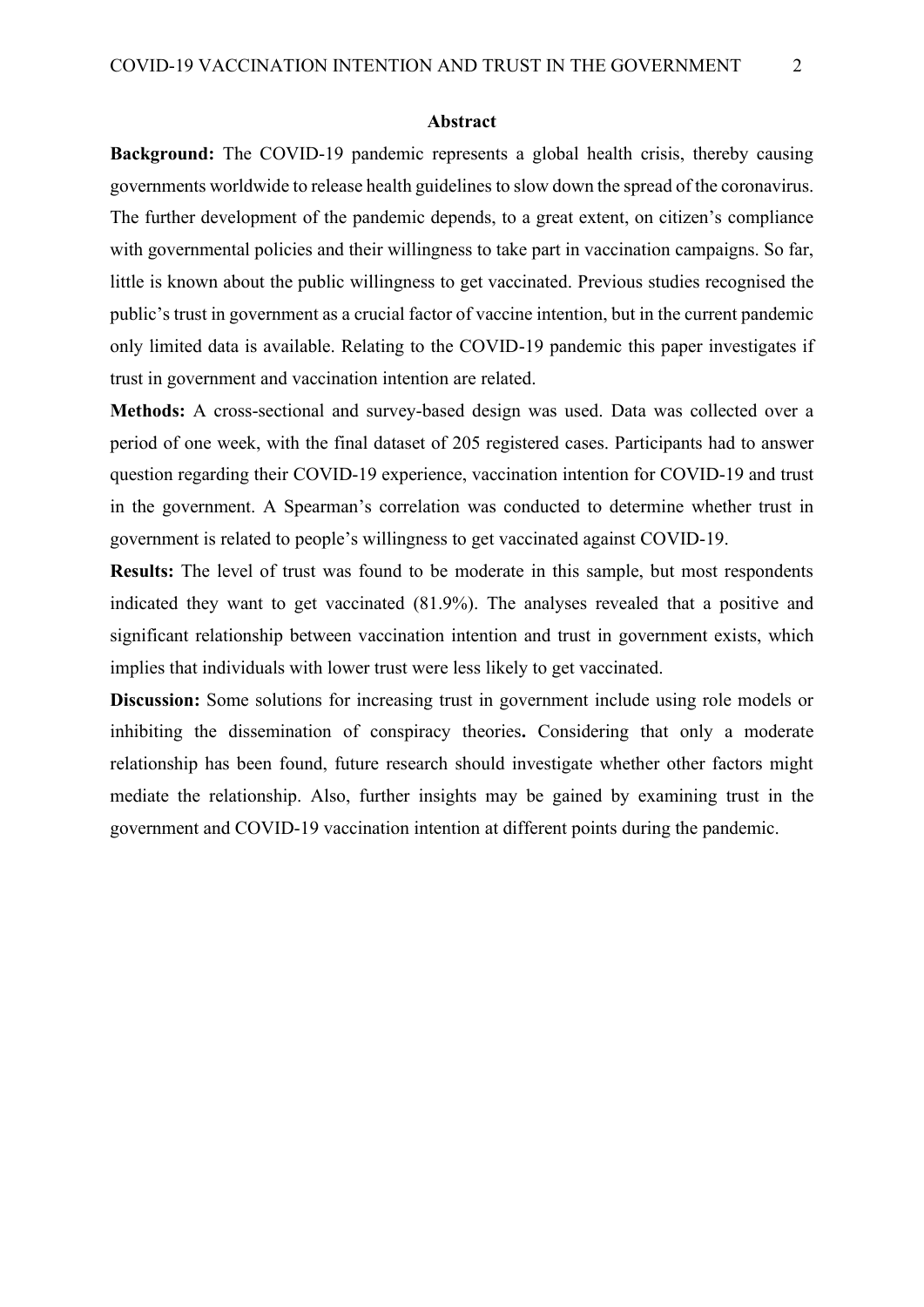# **Table of Contents**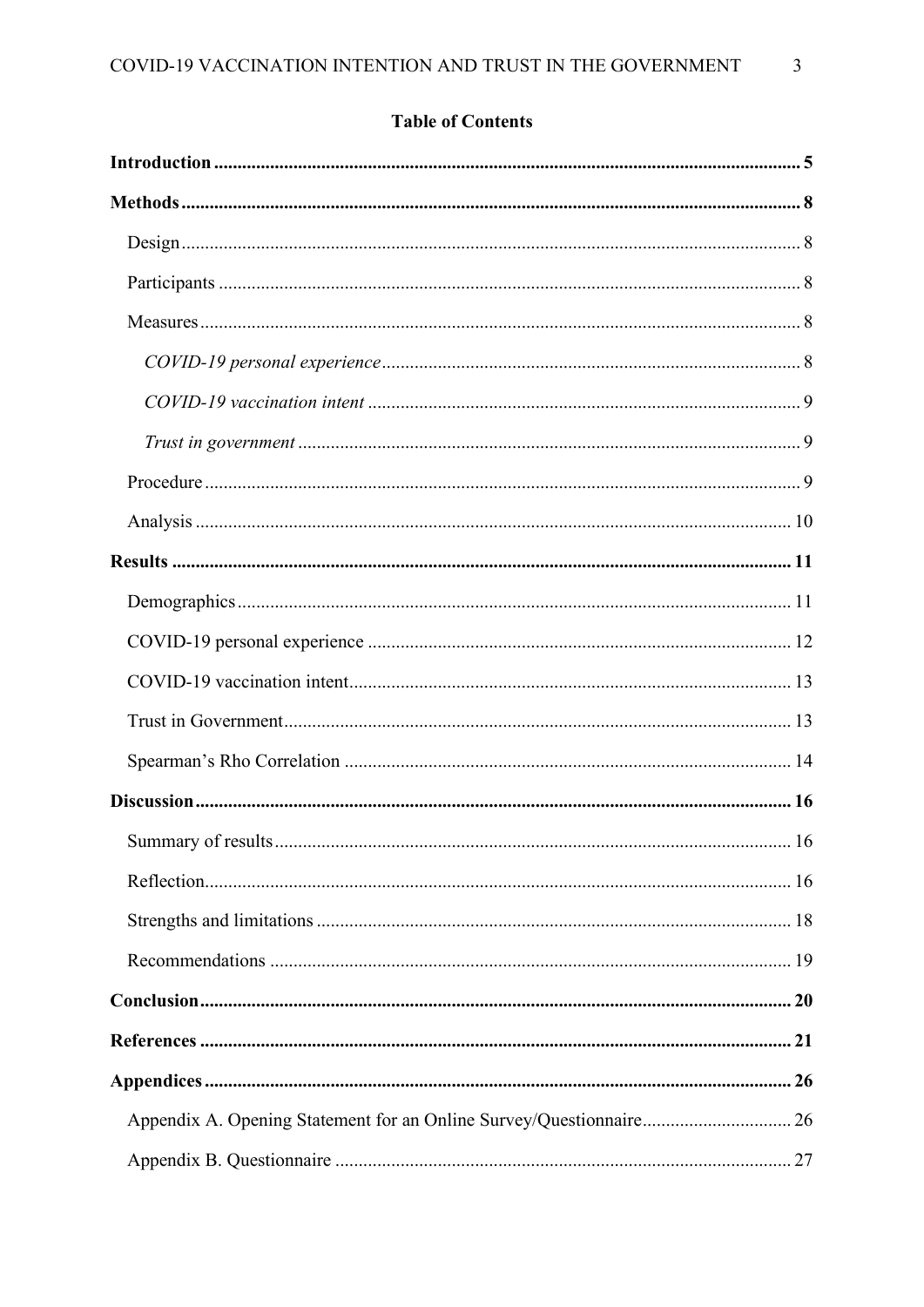# **Table of Tables and Figures**

| <b>Figure 1.</b> Scatterplot of the relationship between vaccine intention and trust in government.15 |  |
|-------------------------------------------------------------------------------------------------------|--|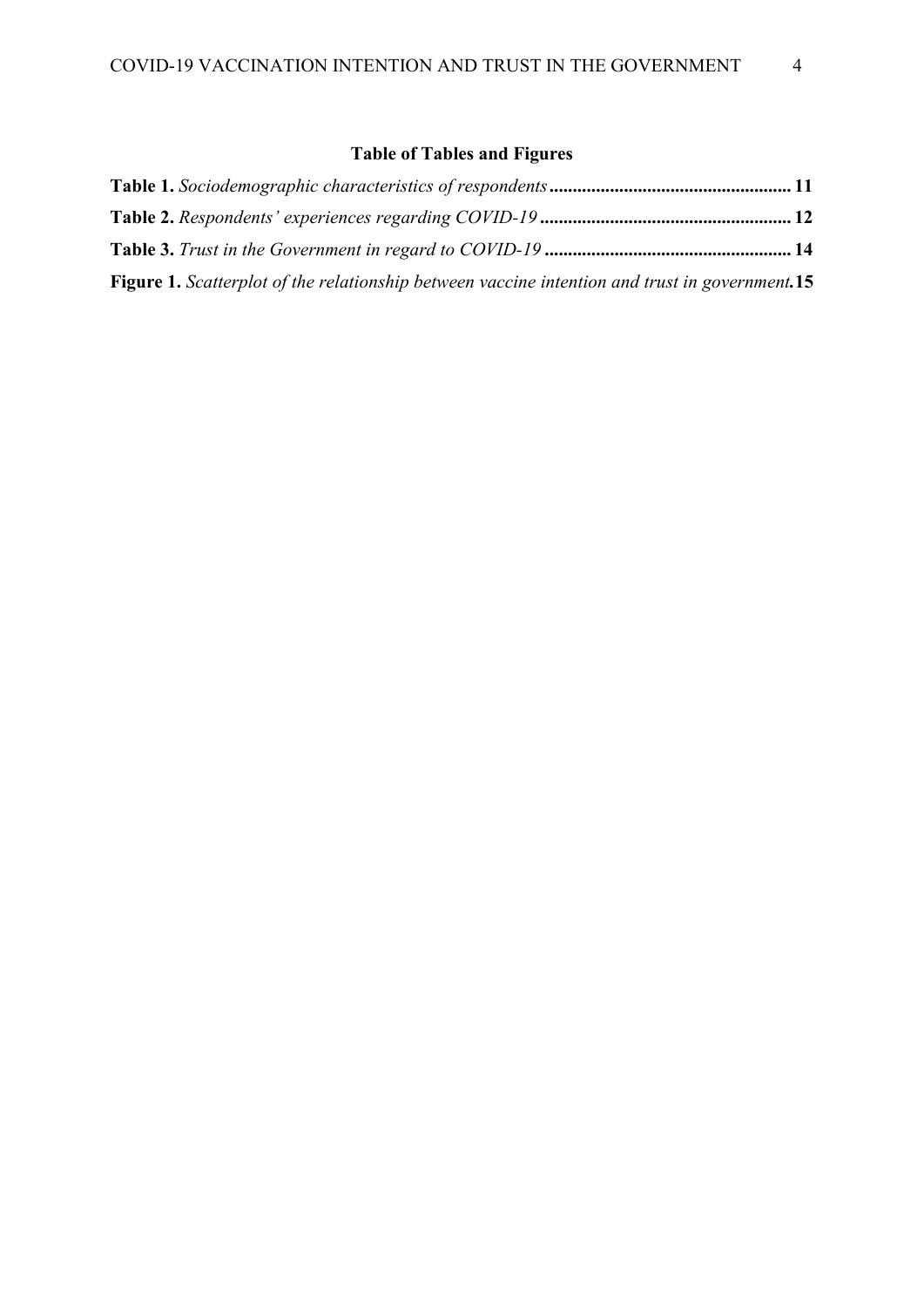# <span id="page-4-0"></span>**The Covid-19 pandemic: The role of trust in the government on the intention to vaccinate against COVID-19**

The Coronavirus disease 19, abbreviated as COVID-19, is a pandemic that affects nearly every country worldwide and is classified, inter alia, as "the worst pandemic disease of the current millennium" (Medhi et al., 2020, p. 8857). As a response, prevention guidelines have been released, which have drastically changed people's lives, designed to decrease the number of infections and cases of deaths, as well as saving the public well-being (Plohl & Musil, 2021). Government guidelines applied so far include wearing masks in public, social distancing, frequent hand washing, the limitation of contacts, and partially curfews (Guidry et al., 2020). Alongside those strategies, a vital step to counter the spread of the virus is to get as many citizens vaccinated as possible. Scientists consider the COVID-19 vaccine a requirement "to open up societies on a permanent basis" (Guidry et al., 2020, para. 2). Altogether, the public needs to follow the advice and health guidelines of politicians and law enforcement so as to successfully manage the COVID-19 disease (Sibley et al., 2020). There is, however, a concerning number of individuals who seem to disregard government decisions, and they may, in turn, decide not to get vaccinated when the vaccine is available. In this research paper, the aim is to explore if people's trust in the government and their willingness to get vaccinated are connected.

It has been established that trust in government is a critical factor for compliance with protective health guidelines during a pandemic, or even a "cornerstone of the political system" (Han et al., 2021, p.2). In essence, trust in government refers to citizens' perception of government's trustworthiness as well as their satisfaction with government's actions (Han et al., 2021). Furthermore, Quinn et al. (2013) list some concrete elements related to trust, including "perceived competence, objectivity, fairness, consistency, faith, commitment, and caring" (para. 7). Several studies provided evidence that trust in authorities influences compliance with recommendations during a pandemic (Murphy et al., 2020; Chan, 2021). In their work, Mesch and Schwirian (2015) state that trust in political authorities and their ability to deal with an infectious disease is a requirement to get people to adhere to public health recommendations. This relationship is further contextualized by Chan (2021), who points out that people who might be unconcerned about the virus may still be motivated to follow the guidelines due to their high trust in political authorities (Chan, 2021). A community directly following the health recommendations of the government facilitates combatting a disease. (Freimuth et al., 2013).

Next to governmental regulations aimed at preventing the spread of COVID-19, like social distancing, travel restrictions or hygiene regulation*,* COVID-19 vaccination programs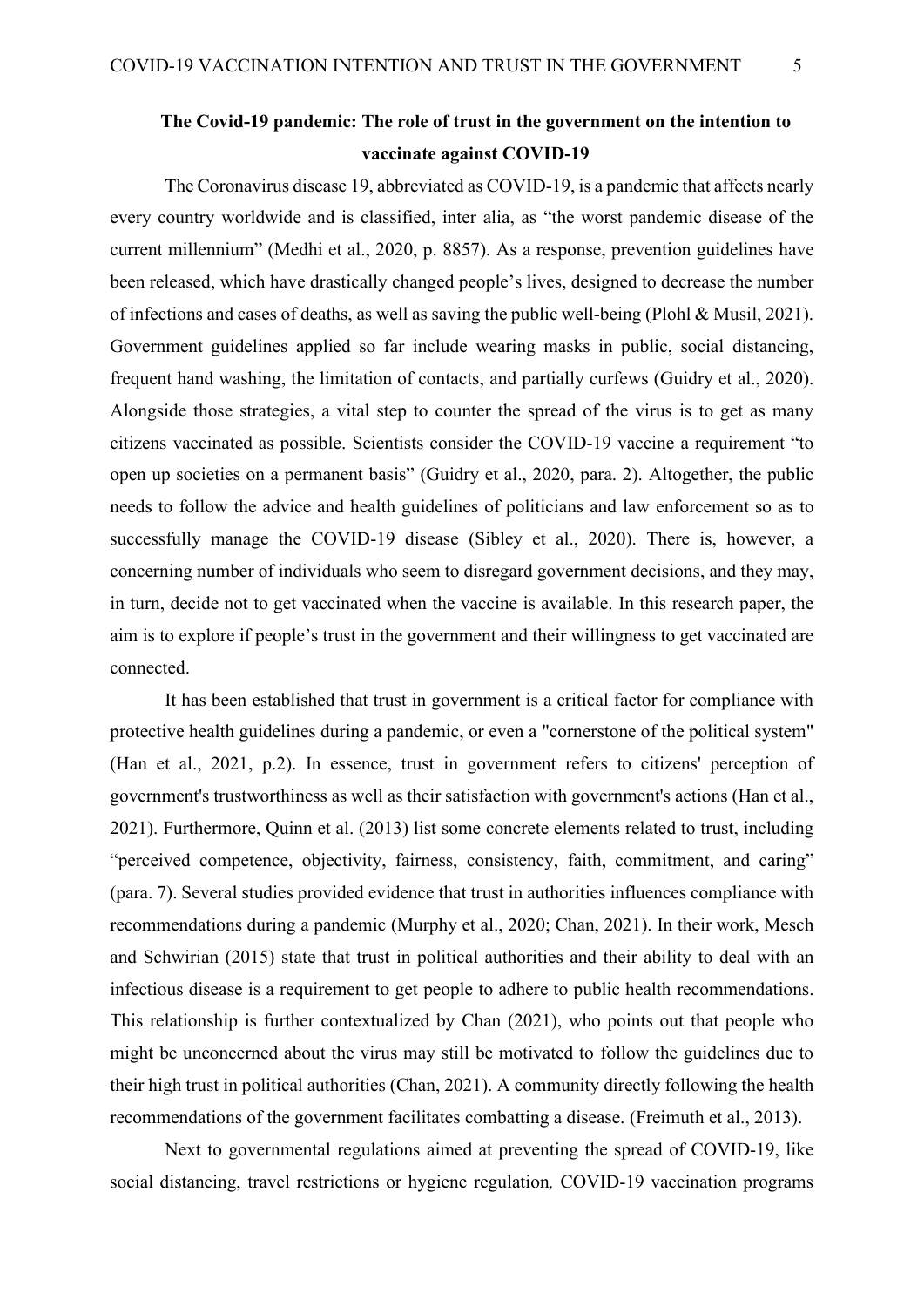are now highly promoted (Han et al., 2021). Governments worldwide request their citizens to take part in the vaccination programs (Weintraub et al., 2020). Since vaccines have helped to improve people's health and save their lives, as well as to reduce and eradicate diseases, the COVID-19 vaccine is considered the most promising strategy, with the expectation to immunize the population and to decrease morbidity and mortality rates (Kennedy, 2020; Fadda et al., 2020). According to Mesch and Schwirian (2015), a vaccine is "one of the greatest public health success stories and the best defence medicine has against the risk of acquiring infectious diseases" (para. 2). As of June 22<sup>nd</sup>, a total of 287 COVID-19 vaccines are in development, with 103 being candidates in the clinical phase (WHO, 2021). On its website, the World Health Organization states (WHO, 2021), that at this point, 13 different vaccines have been administered.

Like other vaccines, COVID-19 vaccines must meet specific requirements with respect to safety, efficacy, and quality (European Vaccination Information Portal, 2021). The only feature which sets them apart from other vaccines is their rapid development. Usually, the process is significantly longer and can take several years until a final version of a vaccine is approved (Fadda et al., 2020). In the case of the new COVID-19 vaccines, the urgency and demand to develop a vaccine against COVID-19 are high, thus the development is unusually rapid (European Vaccination Information Portal, 2021). However, it cannot be expected that having an available vaccine equals uptake.

Even though vaccination has, arguably, become the norm, in the last couple of years, a significant trend of an increase in an anti-vaccination movement has been noted (Mesch & Schwirian, 2014). It is part of a phenomenon referred to as "vaccine hesitancy". The World Health Organization (WHO, 2015) defines the term as "delay in acceptance or refusal of vaccination despite availability of vaccination services" (p. 2). This movement started with the introduction of the vaccine against smallpox in the early 1800s and has been present since then (Dubé et al., 2015). It should be noted that vaccine hesitancy falls on a spectrum from active demand to get vaccinated to total refusal. For example, a vaccine-hesitant person can be willing to receive a vaccine despite their doubts. Acceptance can also vary among vaccines (Dubé et al., 2013). Nonetheless, it is a topic of serious concern. In 2019, the WHO labelled vaccine hesitancy as a global threat. It can slow down the immunisation of the public and the containment of a vaccine-preventable disease (Kennedy, 2020).

As stated by Hobson-West (2007), distrust in the government is at the center of the vaccination issue. An example that illustrates the impact of trust in government on people's vaccination behaviour is the case of the Influenza pandemic (H1N1) in America in 2009. Before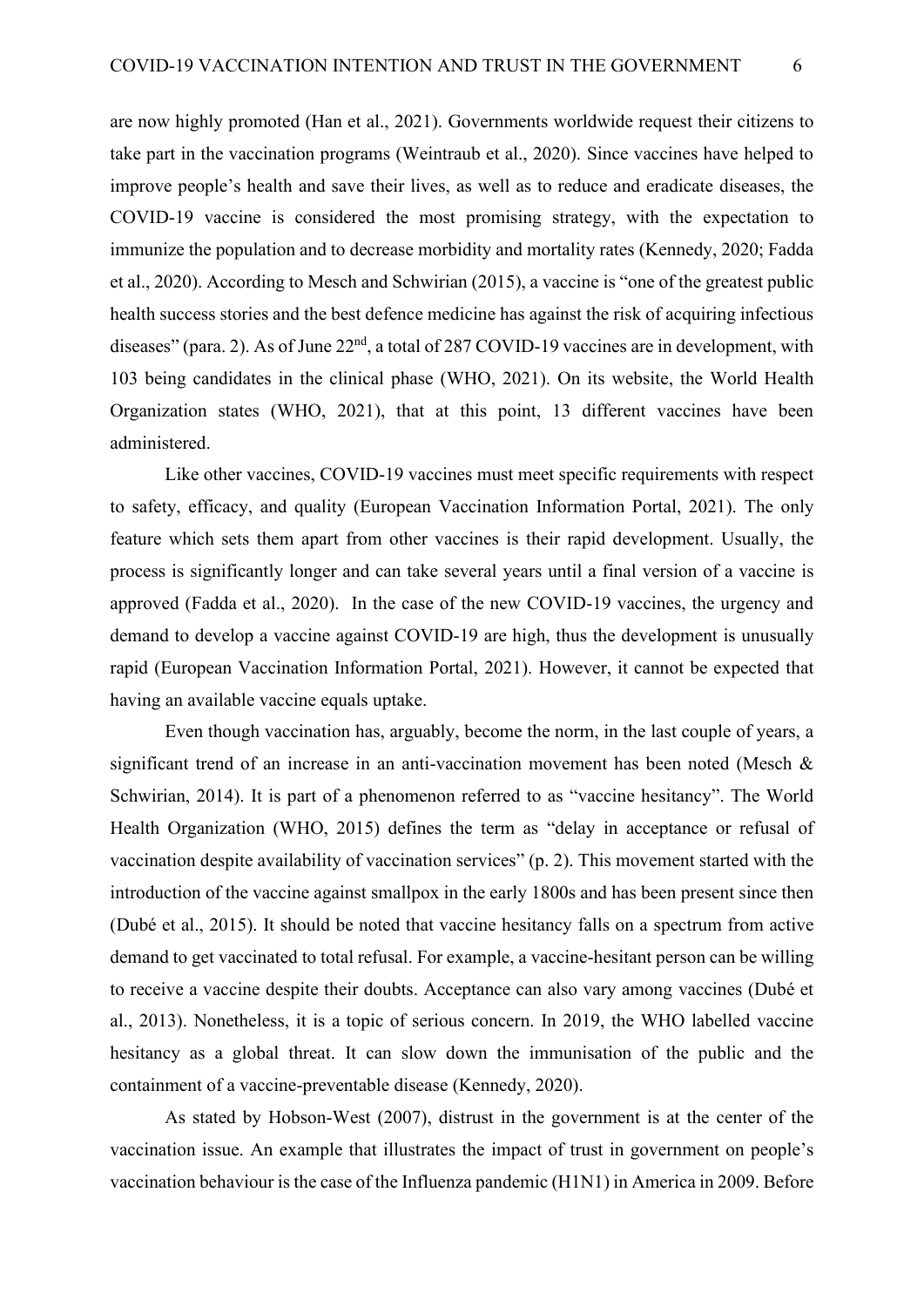the outbreak, no vaccines were available to combat the disease, but in the further course of that pandemic, a vaccine was introduced. Still, a large majority was not willing to accept this vaccine, despite high numbers of mortality and morbidity. Eventually, it was found that citizens' lack of trust in the government contributed to their resistance to taking the H1N1 vaccine (Freimuth et al., 2014). Such an incident can occur in the current pandemic as well. Surveys from 2020 reported that two-third of American citizens were not willing to get the COVID-19 vaccine once it would be available (Guidry et al., 2020).

The concern, that such a behaviour of the public recurs in the current COVID-19 pandemic is not unreasonable. Even though citizens might generally be more willing to accept a vaccine if high numbers of morbidity and mortality are associated with a disease, which is the case in the COVID-19 pandemic, a complete guarantee is not given, as the case of the H1N1 pandemic demonstrated (Edwards et al.*,* 2016; Guidry et al., 2021). The difficulty here is, that without a cooperating population, all prior steps taken to combat the disease are doomed to fail and all progress made so far could be reversed (Falcone et al.,2020).

Considering the role these COVID-19 vaccines play in the further development of the pandemic, it is essential to get an insight into the population's attitude towards the new vaccines and possible influencing factors. Governments could benefit from this knowledge in terms of developing new strategies to counteract the anti-vaccination trend and dimming the spread of COVID-19 more effectively. Additionally, this information might be helpful to protect the population from other upcoming pandemics (Guidry et al., 2020).

Returning to the aspect of trust and its previous role in vaccine behaviour, the focus of this study is to investigate if there is a relationship between citizen's intention to get the COVID-19 vaccination and their trust in political authorities. So far, only a few studies have examined this relationship in the current pandemic. These came to similar results, namely that trust in government is positively correlated with acceptance of the COVID-19 vaccine (Lazarus et al., 2021; Soares et al., 2021; Jennings et al., 2021). However, as these studies were conducted at one point in time during the pandemic and the COVID-19 pandemic is still developing, a shift in citizen's attitude and variations in data cannot be ruled out (Lazarus et al., 2021). Thus, this study contributes valuable and recent insights concerning this topic. Necessary data will be collected utilizing a self-constructed online questionnaire, inspired by Freitmuth et al. (2014) "Trust in the Government Scale", followed by an analysis of the data and a final discussion of the findings.

Considering the information presented, in this research paper the following research question will be addressed: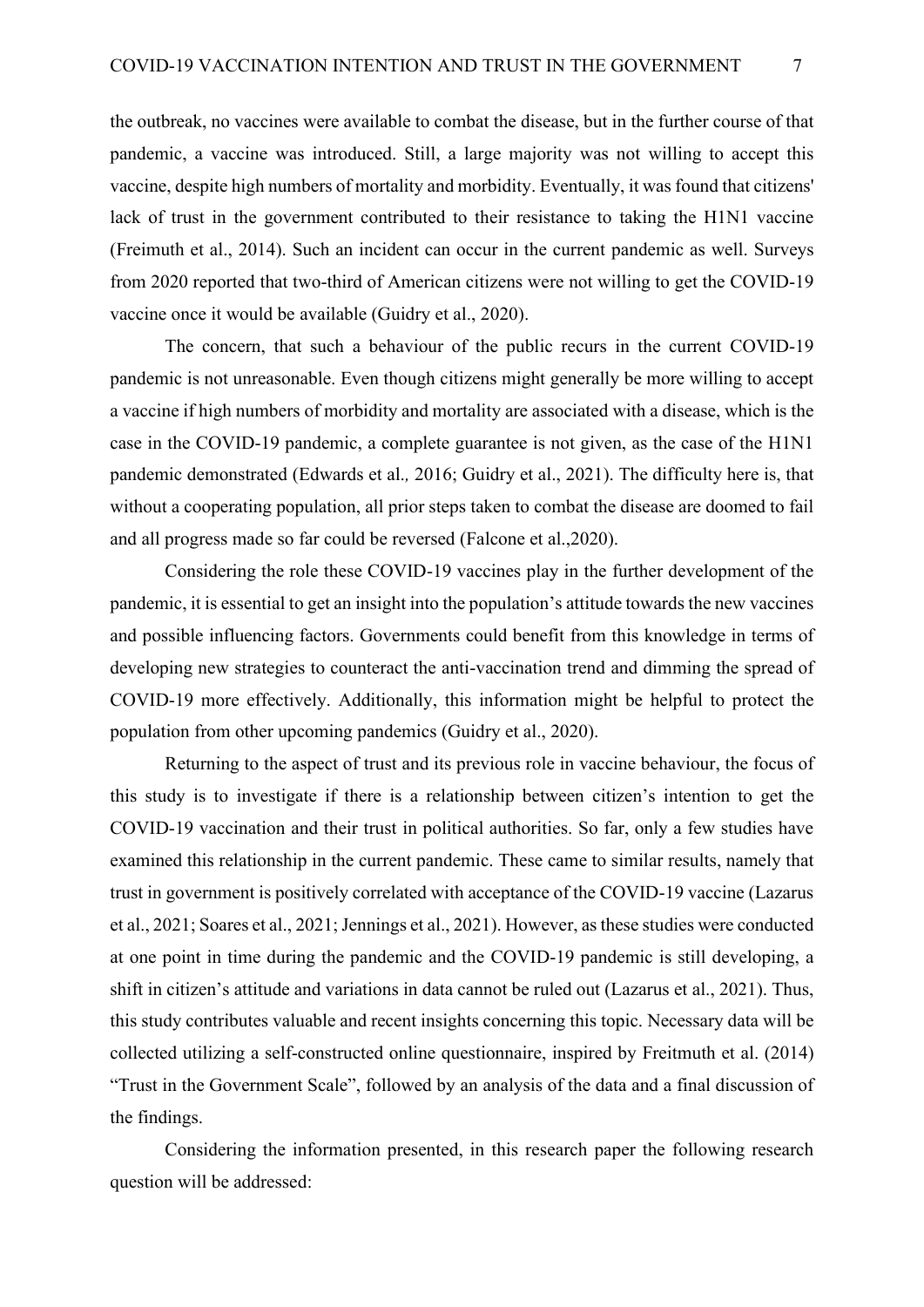RQ*:* Is the level of trust in the government related to the willingness to get vaccinated against COVID-19?

#### **Methods**

### <span id="page-7-1"></span><span id="page-7-0"></span>**Design**

In this research project, predictors of the willingness to vaccinate for COVID-19 were investigated. This was done by means of an online survey, which was accessible for one week from April 19<sup>th</sup> to 25<sup>th</sup>, 2021. Three researchers designed the survey, each devoted to a different topic, namely perceived risk of COVID-19, confidence in the vaccine and, lastly, trust in the government. In this research paper, the focus is on trust in the government, thus methods solely concern items relevant for this research. A quantitative-based cross-sectional design was employed to assess if a relationship exists between two variables of interest, namely "trust in the government" and the "willingness to get vaccinated". Moreover, this study was approved by the BMS Ethics Committee / Domain Humanities & Social Sciences of the University of Twente (Request number: 210304).

## <span id="page-7-2"></span>**Participants**

Participants either came from the researchers' social environment or were recruited through social media platforms (Instagram, Facebook). By utilizing social media platforms as a recruitment tool, a larger and more diverse population could be reached quickly. One eligibility requirement was that every participant agreed to the informed consent before being forwarded to the actual questionnaire to ensure they voluntarily took part in the survey. Other criteria to be fulfilled were the minimum age of 18 years and to possess basic English skills, as the survey was exclusively offered in English.

#### <span id="page-7-3"></span>**Measures**

As this study examines if there is a relationship between trust in the government and vaccination intention in the context of the COVID-19 pandemic, items covered personal experience with regard to COVID-19, vaccine intention for COVID-19 and trust in the government. Demographic variables were investigated as well, thus participants first needed to answer questions regarding their age, gender, level of education, nationality, and status of employment.

#### <span id="page-7-4"></span>*COVID-19 personal experience*

To assess the variable personal experience in relation to the COVID-19 pandemic, three items from the "COVID-19 survey tool and guidance" (WHO, 2020) were used. For instance,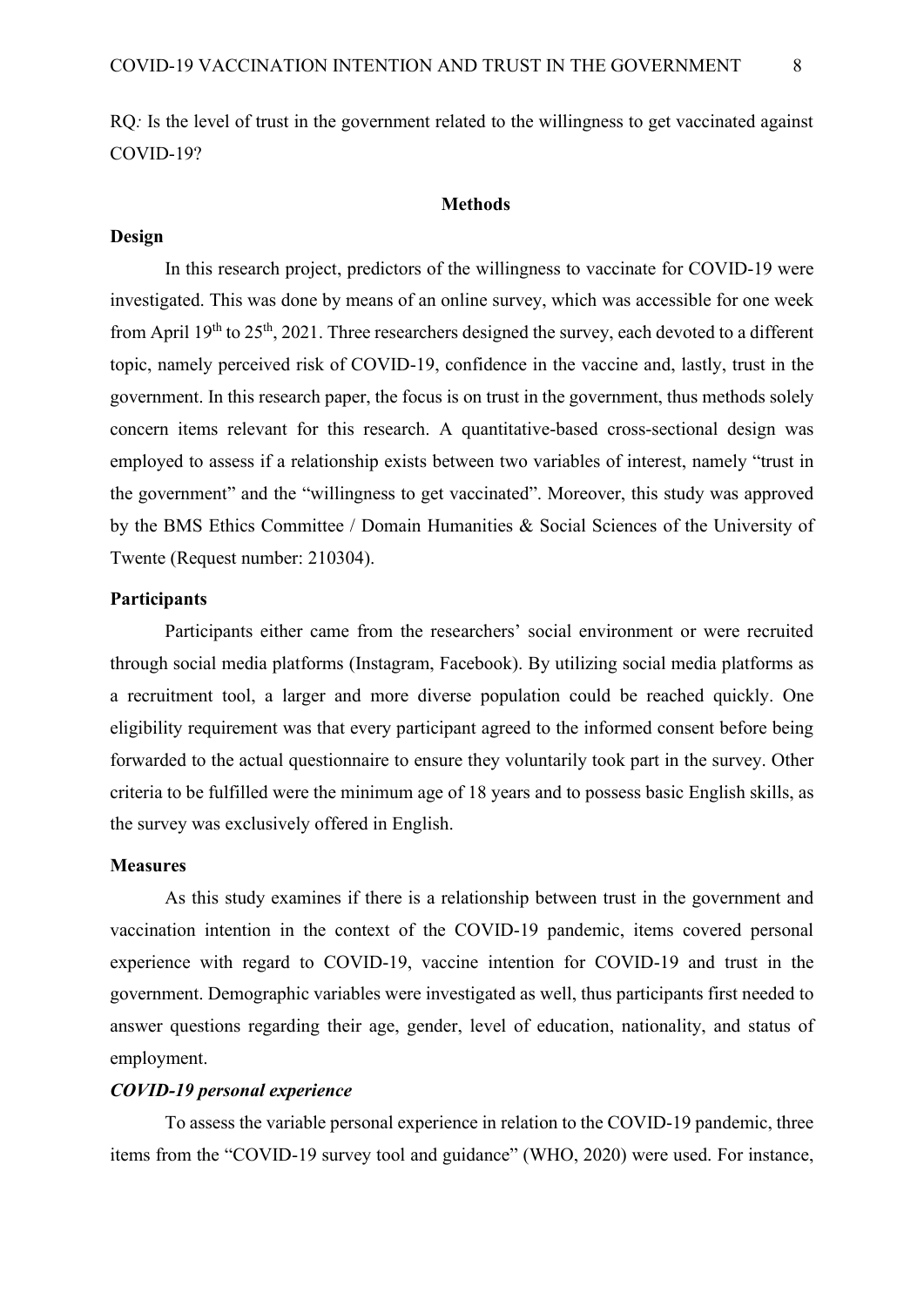one item was "to your knowledge, are you, or have you been infected with COVID-19?", which could either be answered with "yes", "no" or "I do not know".

## <span id="page-8-0"></span>*COVID-19 vaccination intent*

In order to answer the research question and to find out whether participants are willing to get vaccinated, one question referred to the personal perspective about the coronavirus vaccination. The question asked was "Which of the following best describes your perspective/opinion about coronavirus (Covid-19) vaccination when the vaccine is available for you?" with five answer options, for example, "I have not yet considered whether I will be vaccinated against the coronavirus" or "I have decided that I do not want to be vaccinated against the coronavirus". This question was taken from the research project of Araújo-Soares et al. (2021).

### <span id="page-8-1"></span>*Trust in government*

The dimension of trust in the government was assessed by an adjusted questionnaire, originally developed by Freimuth et al. (2014). It comprised seven items about the government dealing with the H1N1 pandemic but was adapted to the current COVID-19 pandemic by reformulating the questions. Example items read as follows: "How committed do you think the government is to protecting you from swine flu?" or "How much caring and concern do you think the government has shown about people who might be affected by this swine flu outbreak?". The following is an example of a newly formulated question: "How committed do you think the government is to protecting you from COVID-19?". These questions were answered on 4-point scales, ranging from not at all trusting to very trusting and varying by question. Aside from that, as Freimuth et al. (2014) did in their work, two categories were constructed, namely "low trust" and "high trust". The lowest two categories from the 4-point scale of each question belonged to "low trust" (e.g., Not at all caring and Somewhat caring) and "high trust" included the other two categories (e.g., Caring, Very caring). The total score was calculated by adding values from each question, with low values indicating low trust and higher values demonstrating high trust. In terms of psychometric properties, all seven items were highly correlated, and a satisfying value of Cronbach's alpha ( $\alpha$  = 0.91) was found (Freimuth et al., 2014).

## <span id="page-8-2"></span>**Procedure**

Through convenience sampling, each researcher requested participants in their personal environment by asking whether they volunteer to participate in the survey. Moreover, a link to the questionnaire was posted on social media platforms (Instagram, Facebook) along with a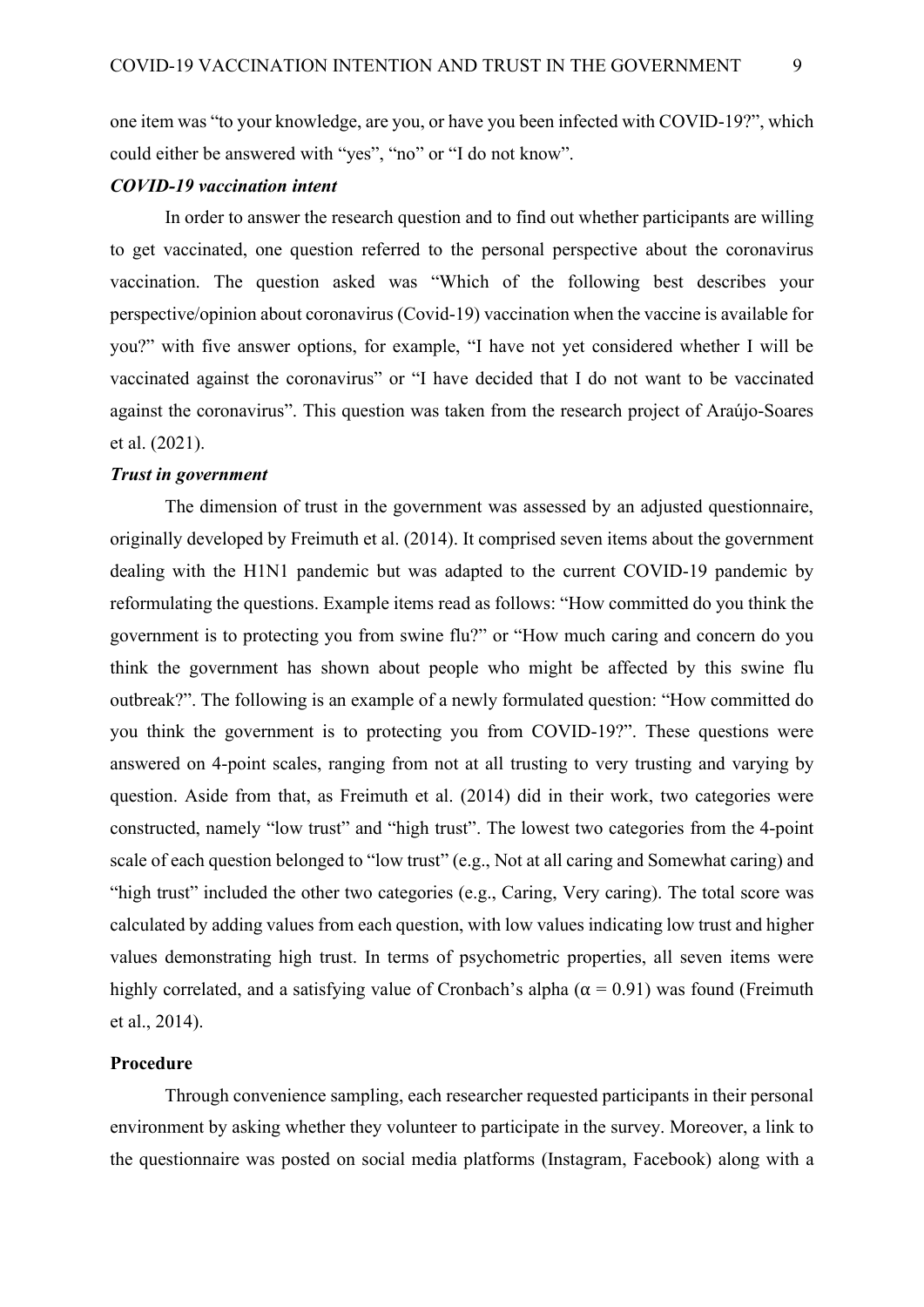short description of the aim of the study and instructions on how to complete it. It was explicitly stated that participation was voluntary and that participants may withdraw at any time. When participants followed the link, they were transferred to the questionnaire via the online portal "Qualtrics". First, they were provided with information about the survey, its purpose, contact details of the researchers, how the data will be handled and potential risks via an opening statement (see Appendix A). Once participants confirmed they had read the terms, agreed to the data usage and wanted to participate, they were forwarded to the actual questionnaire (see Appendix B).

#### <span id="page-9-0"></span>**Analysis**

The raw dataset was retrieved from Qualtrics and transferred to the statistical program SPSS (version 25). In the beginning, a total of 221 responses were recorded. First, the dataset was prepared for further analysis by filtering cases, which did not meet the inclusion criterion of the minimum age of 18. Moreover, the pairwise deletion approach was used to handle missing data. Eventually, 205 responses were left. Then, the data was prepared by assigning labels and values.

As a next step, all measurement's reliability were tested by calculating Cronbach's alpha, as well as conducting a factor analysis in order to test the validity of each variable. Trust in the Government Scale showed excellent reliability ( $\alpha = 0.85$ ), with a KMO value of = 0.84 and a significant Bartlett's Test of Sphericity ( $p < 0.05$ ). After using a Principal Component Analysis, one factor emerged, which explains 52.63% of the variance. By taking those values into consideration, this scale appears to be a valid and reliable measure for assessing trust in the government.

To get a better grasp of the data, frequency tables were created to identify floor or ceiling effects. In a table, the descriptive analyses were presented, consisting of participant demographical characteristics, sample size and percentages of each variable. Another table was provided, which shows the level of trust for each item from the trust in the government scale. Additionally, the mean value of trust was calculated.

The last step entailed conducting a Spearman's Rho correlation to measure the strength of association between both variables. This method was suitable for this data set, as both variables did not meet the criteria of being linearly related. Before calculating Spearman's coefficient, two assumptions had to be fulfilled. First, both variables had to be ordinal, which was the case in this data set. Second, there had to be a monotonic relationship between both variables because Spearman's correlation is a survey tool that assesses monotonic relationships.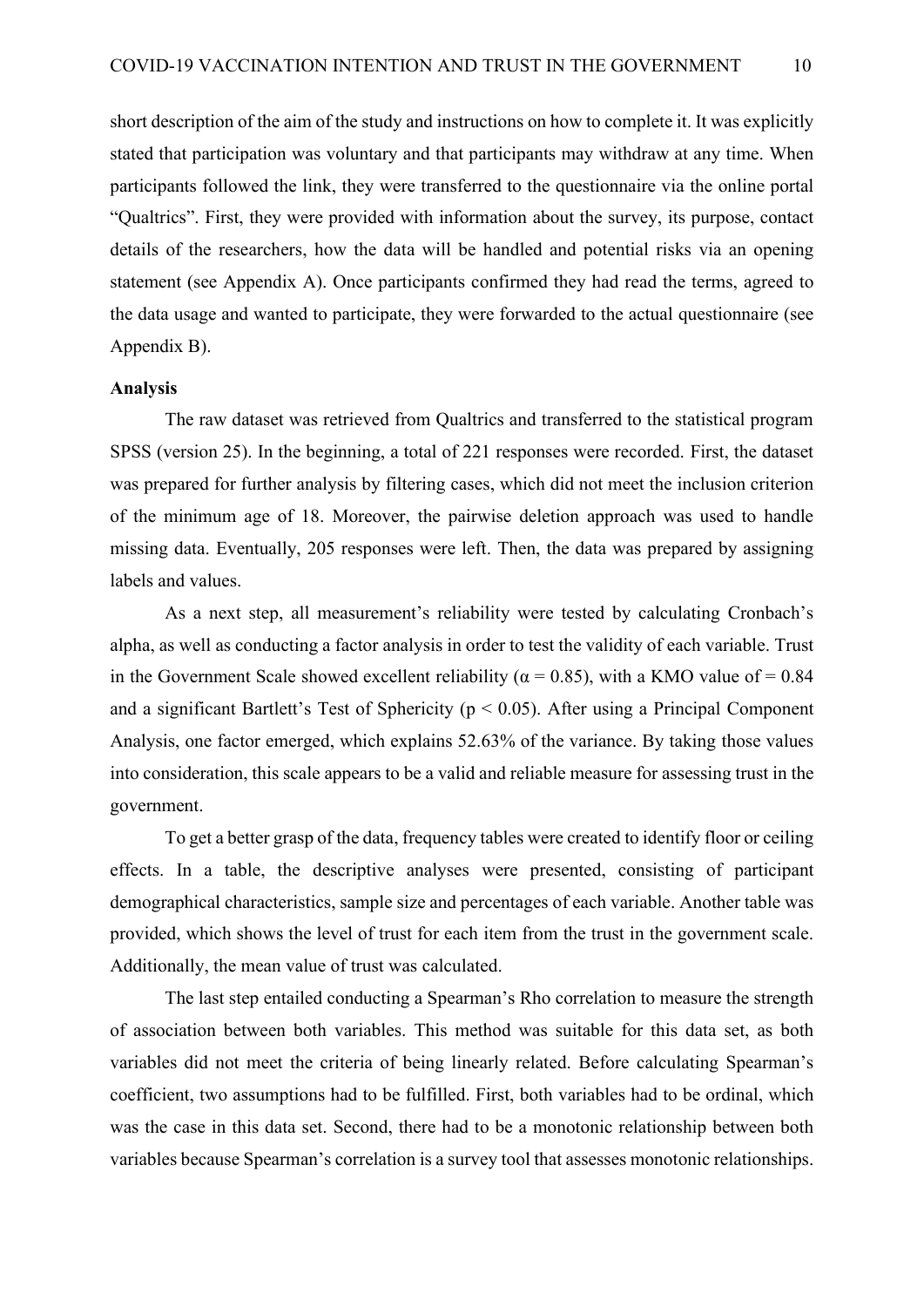To check the assumption of monotonicity, a scatterplot was constructed. If this condition was fulfilled, Spearman's correlation coefficient was calculated to confirm if the correlation between the variables is of significance, and thereby, answering the research question. The effect size was considered weak (.10), moderate (.30) or strong (.50) (Cohen, 1988).

## **Results**

## <span id="page-10-1"></span><span id="page-10-0"></span>**Demographics**

The final dataset entails 205 responses. As Table 1 shows, 145 of the respondents were female and 59 were male, as well as one person who identified themselves as non-binary. The age among the respondents ranged from 18 to 60, with a mean age of  $23.29$  (SD = 6.88). These findings demonstrate that the sample at hand is predominantly composed of young adults, which is also consistent with the fact that 143 of 205 participants were university students. In terms of educational level, the majority finished High school ( $N = 138$ ). Furthermore, German citizens made up 93.2 percent of the participants.

#### <span id="page-10-2"></span>**Table 1**

*Sociodemographic characteristics of respondents (N=205)*

| Characteristics                  | $\mathbf N$    | $\frac{0}{0}$ |
|----------------------------------|----------------|---------------|
| Gender                           |                |               |
| Female                           | 145            | 70.7          |
| Male                             | 59             | 28.8          |
| Non-binary/third gender          | $\mathbf{1}$   | 0.5           |
| <b>Nationality</b>               |                |               |
| German                           | 191            | 93.2          |
| Dutch                            | $\overline{2}$ | 1.0           |
| Other                            | 12             | 5.9           |
| <b>Highest educational level</b> |                |               |
| Middle school                    | 11             | 5.4           |
| High school                      | 138            | 67.3          |
| Undergraduate degree/Bachelor    | 41             | 20.0          |
| Graduate degree/ Master          | 11             | 5.4           |
| Other                            | $\overline{4}$ | 2.0           |
| Employment                       |                |               |
| Unemployed                       | 8              | 3.9           |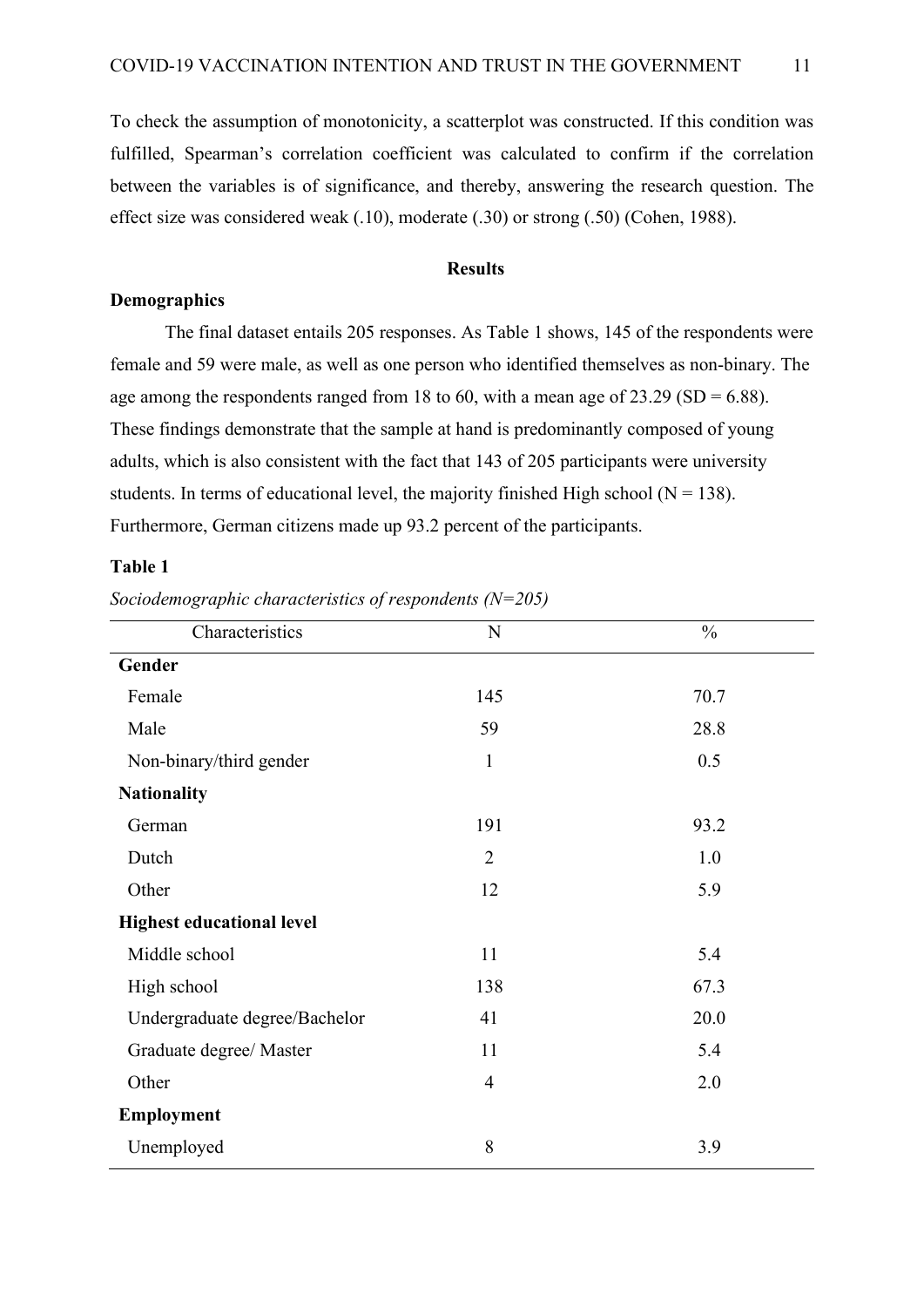| Part-time employed | 10  | 4.9  |
|--------------------|-----|------|
| Full-time employed | 37  | 18.0 |
| Self-employed      | 6   | 2.9  |
| Student            | 143 | 69.8 |
| Retired            |     | 0.5  |

### <span id="page-11-0"></span>**COVID-19 personal experience**

Table 2 shows respondents' experiences regarding COVID-19, their health status and intention to get the vaccine. From 205 respondents, two missing cases were registered regarding the question whether they knew a person from their immediate environment that had been infected. Overall, most respondents reported to be in good physical health  $(N = 136)$  and only one percent indicated to be severely physically impaired. It became apparent that most participants did not have direct experiences with COVID-19, as 80% had not been infected with COVID-19 until that point. However, 84.7% knew a person from their immediate environment who had been infected. Out of 21 participants, who indicated to already been infected with COVID-19, 20 of them had a confirmation by a test. More than half of those infected, experienced their symptoms as "mild".

## <span id="page-11-1"></span>**Table 2**

| Responses                             | N              | $\frac{0}{0}$ |
|---------------------------------------|----------------|---------------|
| <b>Health Status</b>                  |                |               |
| In good physical health               | 136            | 66.3          |
| Mildly physically impaired            | 47             | 22.9          |
| Moderately physically impaired        | 20             | 9.8           |
| Severely physically impaired          | $\overline{2}$ | 1.0           |
| Have you been infected with COVID-19? |                |               |
| Yes                                   | 21             | 10.2          |
| No                                    | 164            | 80.0          |
| I do not know                         | 20             | 9.8           |
| If you are or have been infected with |                |               |
| COVID-19, was it confirmed by a test? |                |               |
| Yes                                   | 20             | 9.8           |
| N <sub>o</sub>                        | 1              | 0.5           |
| If yes, was the infection             |                |               |

*Respondents' experiences regarding COVID-19 (N=203)*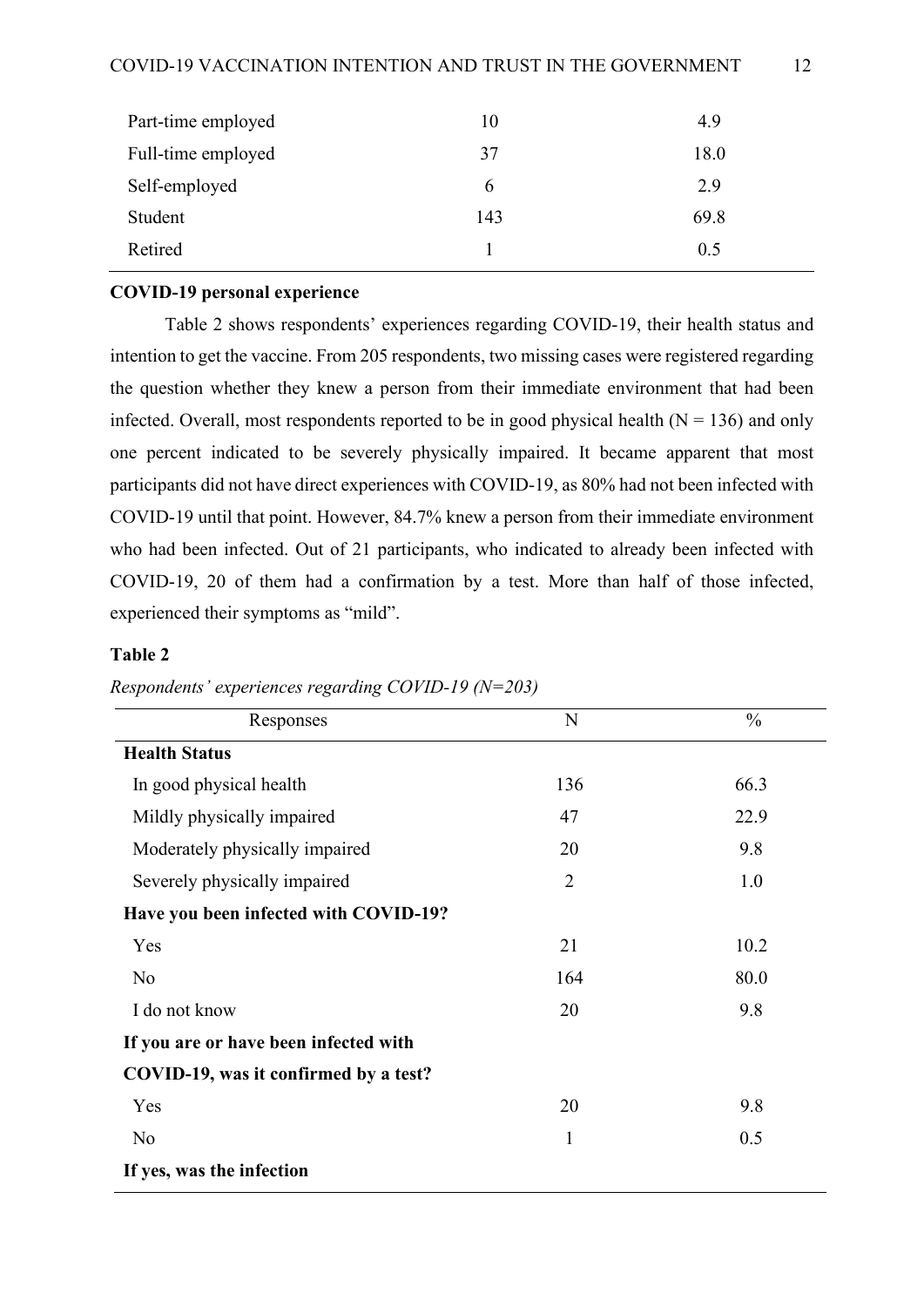| Mild                                 | 13  | 65.0 |
|--------------------------------------|-----|------|
| Severe                               | 7   | 35.0 |
| Do you know people in your immediate |     |      |
| environment who are or have been     |     |      |
| infected with COVID-19?              |     |      |
| <b>Yes</b>                           | 172 | 84.7 |
| N <sub>o</sub>                       | 31  | 15.3 |
|                                      |     |      |

#### <span id="page-12-0"></span>**COVID-19 vaccination intent**

204 responses were recorded for the question of vaccine intention, since one case was missing. The responses indicate that a high percentage of the sample is willing to get immunized against COVID-19. With 81.9% ( $N = 167$ ), most participants chose the answer option 'I have decided that I would like to get vaccinated against the coronavirus'. The second, most chosen answer option was 'I am not sure yet whether I will be vaccinated against COVID-19, but I probably will' (N = 21). On the contrary, 2.9% (N = 6) indicated that they do not want to get vaccinated. Six participants had not considered whether they get vaccinated and the remaining two percent  $(N = 4)$  were not sure but probably will be vaccinated.

## <span id="page-12-1"></span>**Trust in Government**

One missing case was registered for the trust rating scale. Table 3 presents all seven items, which made up the trust scale, and the level of trust, divided into two categories "low trust" and "high trust". Trust ratings were highest for the belief that the government is concerned about those affected by the COVID-19 outbreak, suggesting that participants perceive health authorities as caring for the population's well-being and concerned about the consequences of the COVID-19 pandemic. Additionally, respondents considered the government as being transparent regarding the citizens, as for three questions, high trust dominated in terms of caring, honesty, openness, and the commitment to protect the population. However, with respect to competence, actual protection, and best interests of the population, trust was low among respondents. It appears that people tended to criticise how political authorities dealt with the COVID-19 pandemic so far and felt they were not properly protected. As 79 percent believed the government did not act in their best interests, it can also be suggested that they disagree with the steps taken so far to combat the pandemic, which also includes prevention guidelines. As the overall level of trust was calculated, the highest value registered was 26 and the lowest 7. In this dataset, the mean value was  $16 (SD = 3.84)$ , which demonstrates only a moderate level of trust in the government.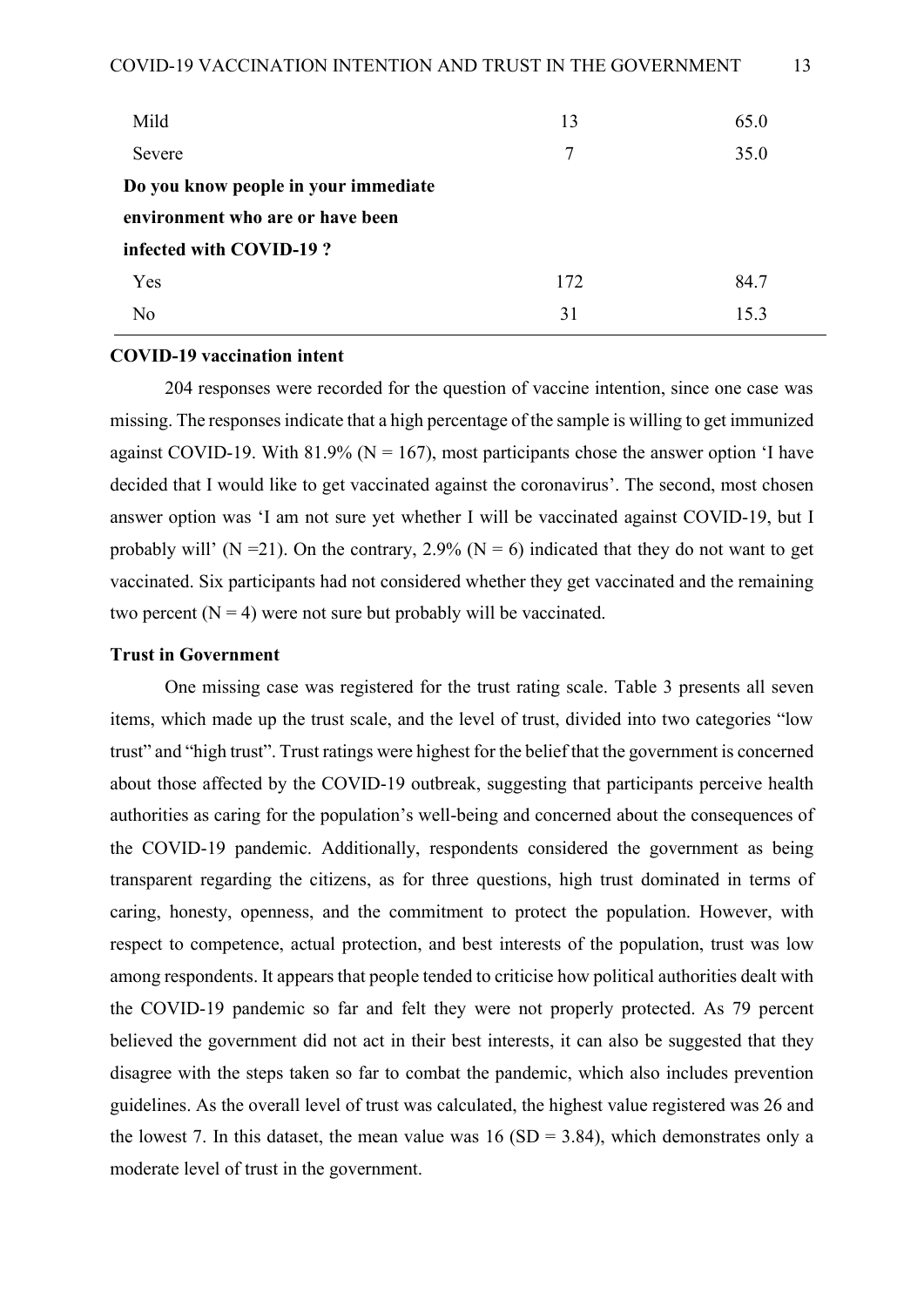## <span id="page-13-1"></span>**Table 3**

*Trust in the Government in regard to COVID-19*

|                                         | Weight %     |       |
|-----------------------------------------|--------------|-------|
| Trust in Government                     | Low          | High  |
|                                         | <b>Trust</b> | Trust |
|                                         |              |       |
| How much caring and concern do you      | 46.8         | 53.2  |
| think the government has shown about    |              |       |
| people who might be affected by this    |              |       |
| COVID-19 outbreak?                      |              |       |
| How honest do you think the government  | 47.8         | 52.2  |
| is with information regarding COVID-19? |              |       |
| How committed do you think the          | 49.3         | 50.8  |
| government is to protecting you from    |              |       |
| COVID-19?                               |              |       |
| How open do you think the government is | 49.8         | 50.2  |
| with information regarding COVID-19?    |              |       |
| How much do you believe the government  | 65.4         | 34.6  |
| will protect you from COVID-19?         |              |       |
| How much do you believe that the        | 79.0         | 21.0  |
| government's actions in response to     |              |       |
| COVID-19 are in your personal best      |              |       |
| interests?                              |              |       |
| How competent do you believe the        | 87.8         | 12.2  |
| government is in handling COVID-19?     |              |       |

### <span id="page-13-0"></span>**Spearman's Rho Correlation**

Due to a missing case for trust in government as well as for vaccine intention, the analysis was based on 204 responses. To visualise the relationship between trust in government and vaccine intention, and to determine whether the assumption of monotonicity was fulfilled, a scatterplot was created (Figure 1). As shown in the scatterplot, the assumption was fulfilled. Highest values of trust were registered for the answer option "I have decided that I would like to get vaccinated against the coronavirus" and relatively low values of trust for those, who decided to not get vaccinated. Thus, the more values of trust increased, the higher the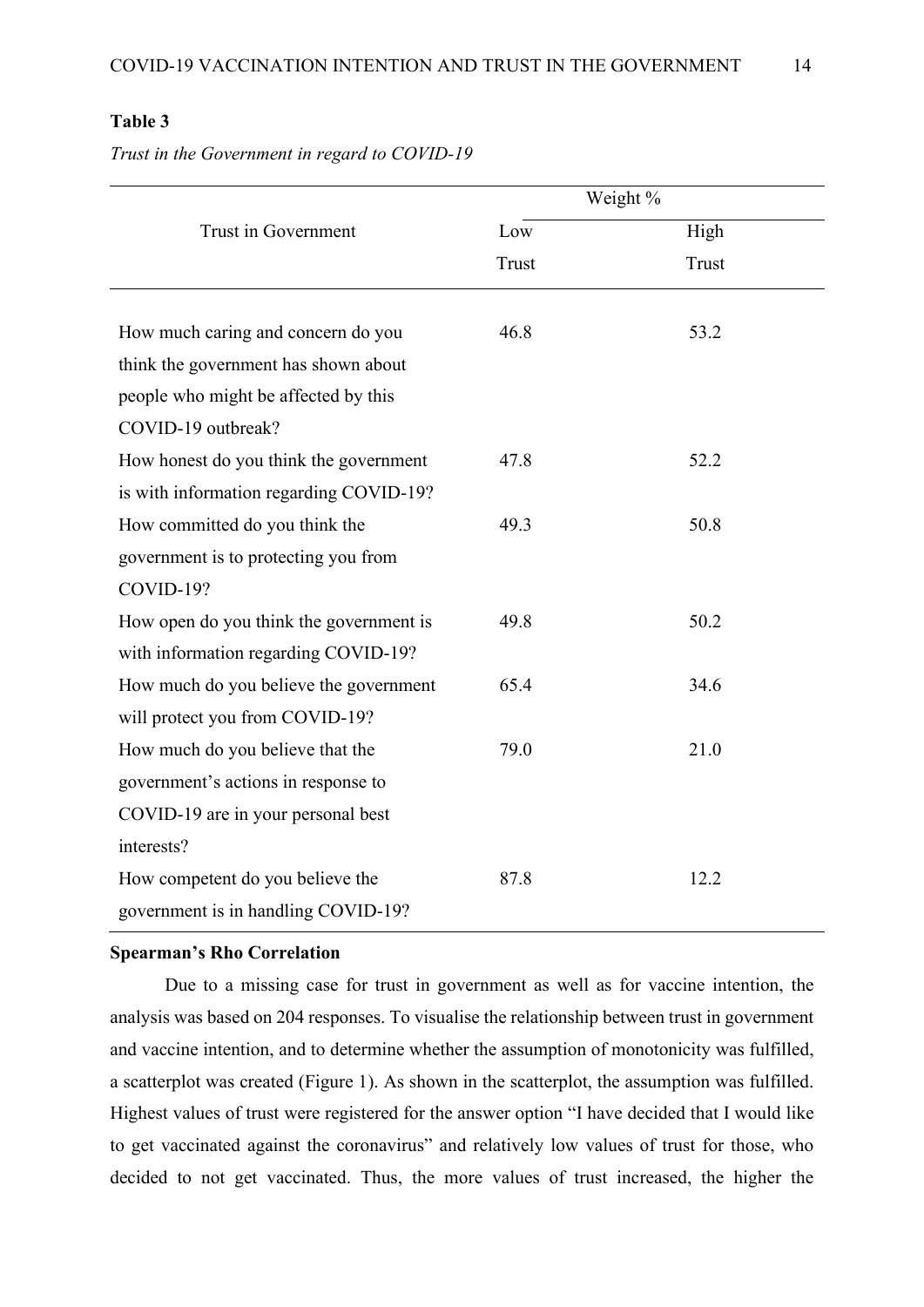willingness to get vaccinated. Since all assumptions were fulfilled, a Spearman's Rho correlation could be conducted. Results of the Spearman correlation showed that there was a significant relationship between trust in the government and vaccine intention  $(r<sub>s</sub> (203) = .36, )$  $p \leq 0.001$ ). By examining these values, it can be deduced that a moderate positive relationship between both variables exists. To put this into context, an increased level of willingness to get vaccinated is associated with a higher level of trust and vice versa.

#### <span id="page-14-0"></span>**Figure 1**

*Scatterplot of the relationship between vaccine intention and trust in government*



*Note.* Scatterplot presenting a positive relationship between the variable trust in government on the x-axis and the variable vaccine intention on the y-axis (1= I have decided that I do NOT want to be vaccinated against the coronavirus,  $2 = I$  am not sure yet whether I will be vaccinated against the coronavirus, but I probably will NOT,  $3 = I$  have not yet considered whether I will be vaccinated against the coronavirus,  $4 = I$  am not sure yet whether I will be vaccinated against the coronavirus, but I probably will,  $5 = I$  have decided that I would like to get vaccinated against the coronavirus).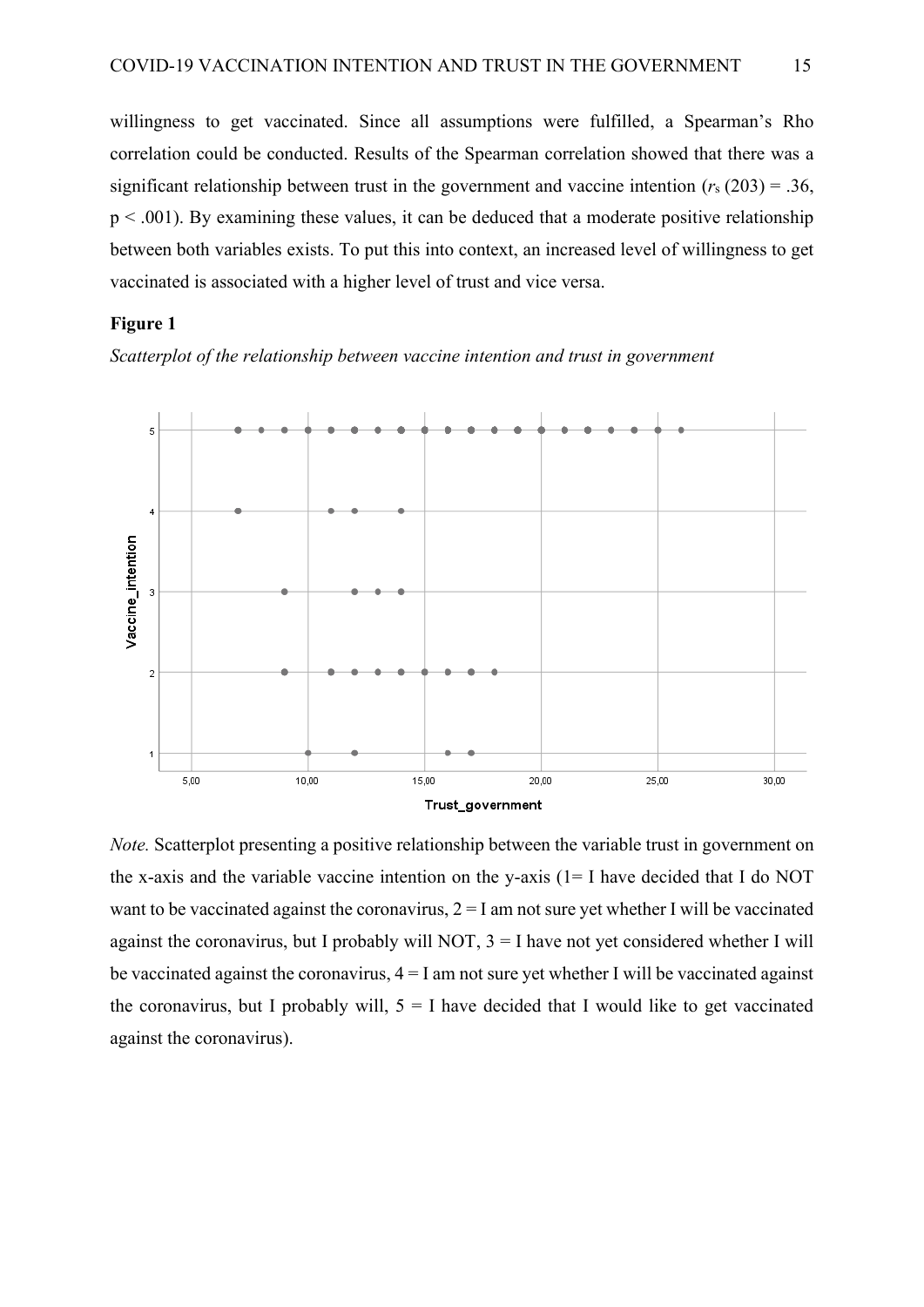#### **Discussion**

### <span id="page-15-1"></span><span id="page-15-0"></span>**Summary of results**

This research study aimed to investigate if there is a relationship between "trust in the government during the COVID-19 pandemic" and "the willingness to get vaccinated against COVID-19". Besides, it was also assessed which of the seven aspects of trust covered in the questionnaire participants tend to have high or low trust in. Eventually, the analytical findings show a significant and positive relationship between both variables. In tangible terms, people who have high trust in the government tend to have a higher willingness to get vaccinated. Furthermore, trust ratings were high in terms of the government being caring, honest, open, and committed to protecting the population but low in terms of its competence, protection, and acting in the best interest of the population.

#### <span id="page-15-2"></span>**Reflection**

What previous research has shown about the significance of government trust was confirmed in this study as well. Trust's role is important for dealing with health emergencies successfully and publics adherence to political recommendations (Han et al., 2021; Quinn et al. 2013). Citizens who trust the government tend to consider governmental decisions and recommendation as legitimate, whereas those who distrust the government evaluate the cost and benefits and make independent decisions (Marien & Hooghe, 2011). Freimuth et al. (2014) also used the Trust in the Government scale as it was done in this study and came to the same conclusion, namely that trust in government is related to vaccine intention. In their sample, people had low trust in the government as well as a low vaccination rate. Here, it can be suggested that due to the overall low level of trust, citizens evaluated whether taking the vaccine is beneficial. As the pandemic was perceived as less severe and the public was concerned about the safety of the new vaccine, most citizens refused to get vaccinated (Freimuth et al., 2014). However, another study about the H1N1 pandemic, conducted by Quinn et al. (2013) had different results. In that context, trust in government and vaccine intention was weakly associated. Quinn et al.'s (2013) explanation for these finding was that low demand for the H1N1 vaccines was a direct result of the low perceived severity of the H1N1 pandemic.

This survey also demonstrates what areas politics need to work on in order to improve their performance. Since the mean trust score is around 16, trust in government during the COVID-19 pandemic is only average, when bearing in mind that the highest score to be achieved is 28. In this study, trust was measured by investigating citizen's perception of governmental commitment, caring, openness, honesty, best interests and level of protection. On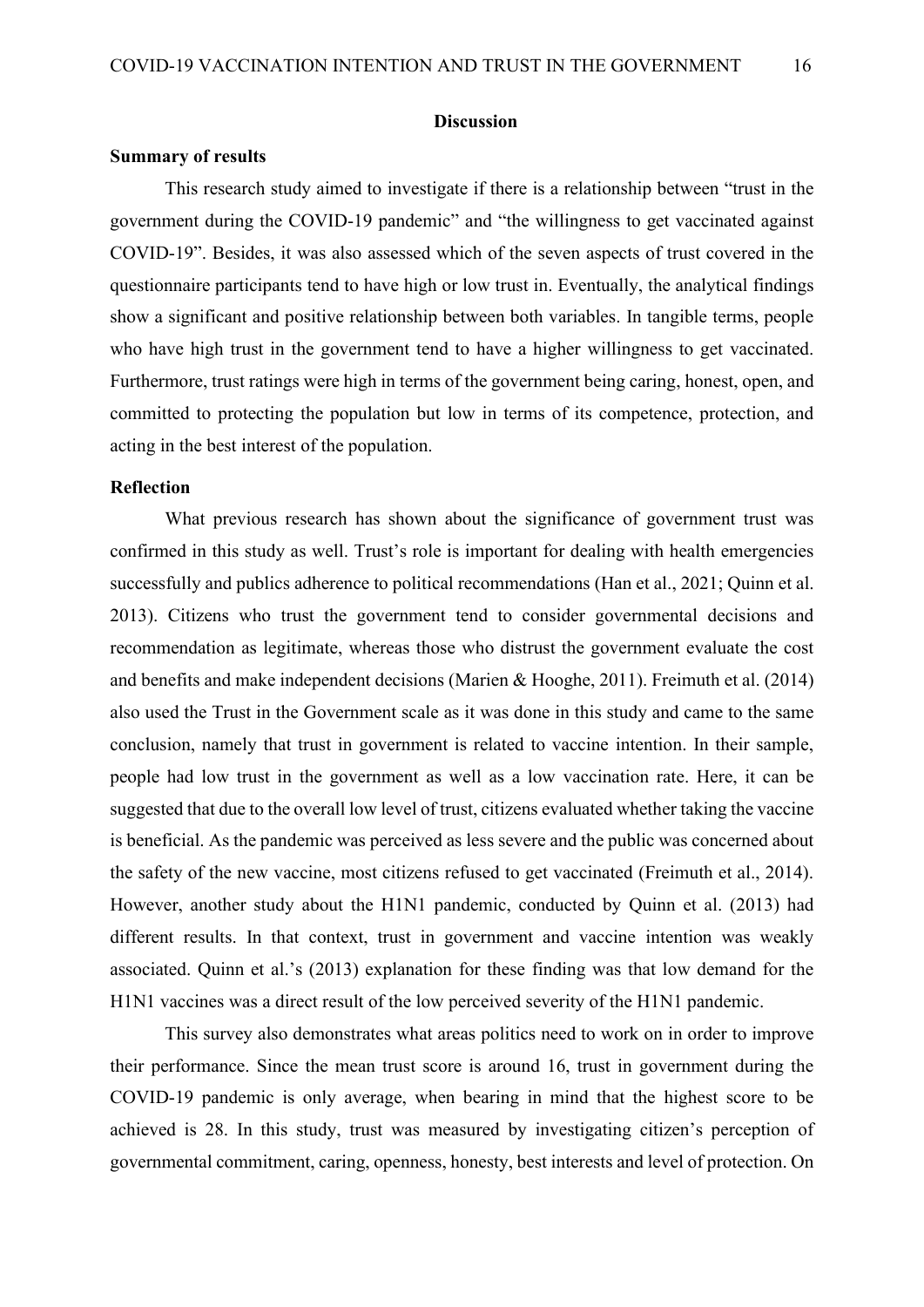one hand, it was revealed that high trust dominated in regard to honesty, commitment, caring and openness. On the other hand, low trust appeared to be the case when participants had to rate whether they perceive that the government acts in their best interest, is competent and able to protect the population (see Table 3). It can be suggested that citizens considered the health guidelines, which have been released to combat COVID-19 pandemic, ineffective. At this point, the COVID-19 pandemic has existed for more than a year, and despite all efforts made by the government in the past year, the situation has not yet returned to normal (Graichen, 2021). This might be the reason, why participants perceived the government as incompetent. Findings from Larson et al. (2011) support this assumption, as they state that trust is negatively affected when the public disagrees with political decisions. Karić and Međedović (2021) findings are in line with this statement, as they mention that lack of trust can result from "a discrepancy between pandemic-related events and the government's response" (para. 30). Disagreeing with decisions made by the government would explain the low trust regarding the aspects of competence, and protection. Following this assumption, if there is still no progress in the future, trust in government could decrease further.

Furthermore, this sample has a dominant employment group, which may explain the low value of trust registered for best interest. It has been noted that especially students were impacted by the Coronavirus. In response to the government's restrictions, educational institutions closed and online education was introduced as an alternative, which had a significant impact on their social lives and mental health (Chaturvedi et al., 2021). As the restrictions still apply, it is possible that students have experienced an overall frustration, causing them to believe that the government does not act in their best interest.

Coming to the aspect of vaccine intention, in general, the willingness to get the COVID-19 vaccine was high in this sample. 81% of all respondents wanted to get vaccinated if they get the possibility, which is above the level of 60% required to achieve herd immunity (Alley et al., 2021). To begin with, these finding could be explained by the fact that people have been significantly restricted in different aspects for a long period. As the COVID-19 vaccine can be considered as a means of returning to normality this may have led to a high willingness to get vaccinated, since previous guidelines have failed to slow down the spread of the virus in the long term (Fadda et al., 2020). Other factors can also be accounted for these results. As an example, research has shown that gender can play a role, as women tend to be more willing to comply with preventive recommendations (Karić & Međedović, 2021). Guidry et al. (2021) also found an age-effect as a significant predictor, with younger respondents being more willing to take the COVID-19 vaccine. Since 72% were female in the current sample and the mean age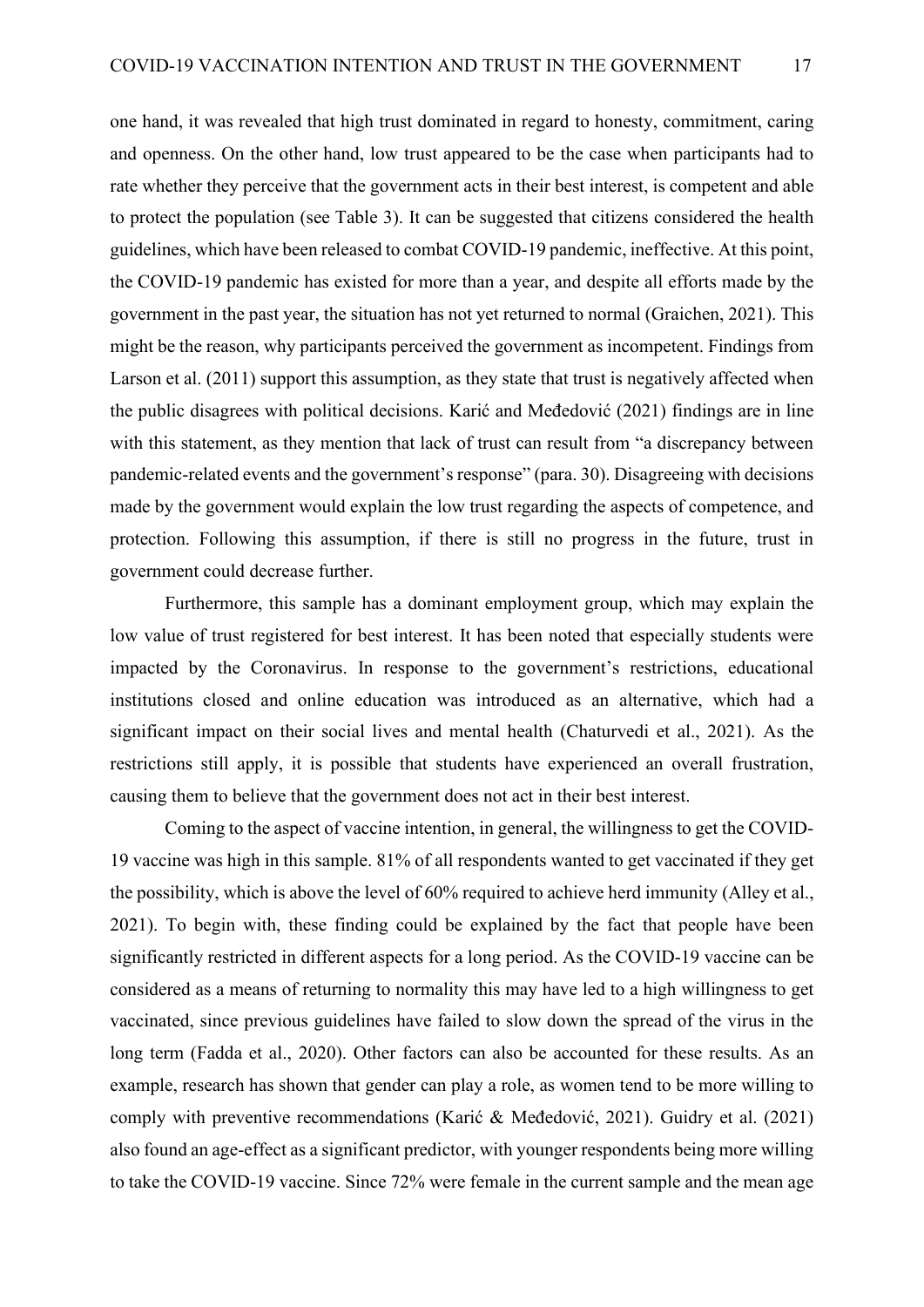was around 23, this could also be accounted a reason for an increased willingness to get vaccinated.

Another factor, which might explain the moderate level of trust in government in this sample is that some participants might believe in conspiracy theories about COVID-19. Those who believe in conspiracy theories distrust the government and scientific information (Marietta & Barker, 2018). In the case of the COVID-19 pandemic, this implies that people believing in conspiracy theories probably question the origin of the virus, the purpose of the COVID-19 vaccines and refuse to believe that the government acts in their best interest (Earnshaw et al., 2020). A logical consequence would be that they do not trust the government and probably do not adhere to health recommendations and guidelines. Marietta and Barkers (2018) findings support this hypothesis, as they state that those who believe in such conspiracy theories distrust the government and scientific information, with the consequences of lower compliance to released restrictions (Marietta & Barker, 2018). Additionally, a recent study by Banai et al. (2020) investigated the relationship between COVID-19 conspiracy theories and the compliance with governmental guidelines, with trust in governmental officials as a mediator variable. Their results showed that conspiracy beliefs lower compliance by lowering the level of trust in the government. Other research studies have found similar findings, also in regard to the COVID-19 pandemic (Soveri et al., 2021; Pummerer et al., 2020; Jennings et al., 2021).

### <span id="page-17-0"></span>**Strengths and limitations**

This study also has some limitations, which demand some attention. Starting with the sampling number, which is relatively suitable for conducting such an analysis, but the samples characteristics were not representative of the population. First, as Table 1 shows, only 28.8% of all participants were male. Additionally, participants were predominantly between 18 and 30 and very few were above this age interval. Thus, nothing can be said regarding the attitude of the older generation toward government performance, their level of trust and their willingness to get vaccinated. Apart from that, most of the participants were students.

Another point of consideration is the aspect of time. This study had been conducted one year after the outbreak of the COVID-19 pandemic has been declared. Attitudes could have been different during the "first wave" of the pandemic or may also change in the future (Lazarus et al., 2021). Consequently, the findings are not necessarily stable.

Aside from that, no psychometric properties have yet been given for the questions concerning the COVID-19 experience and they had not been derived from a widely used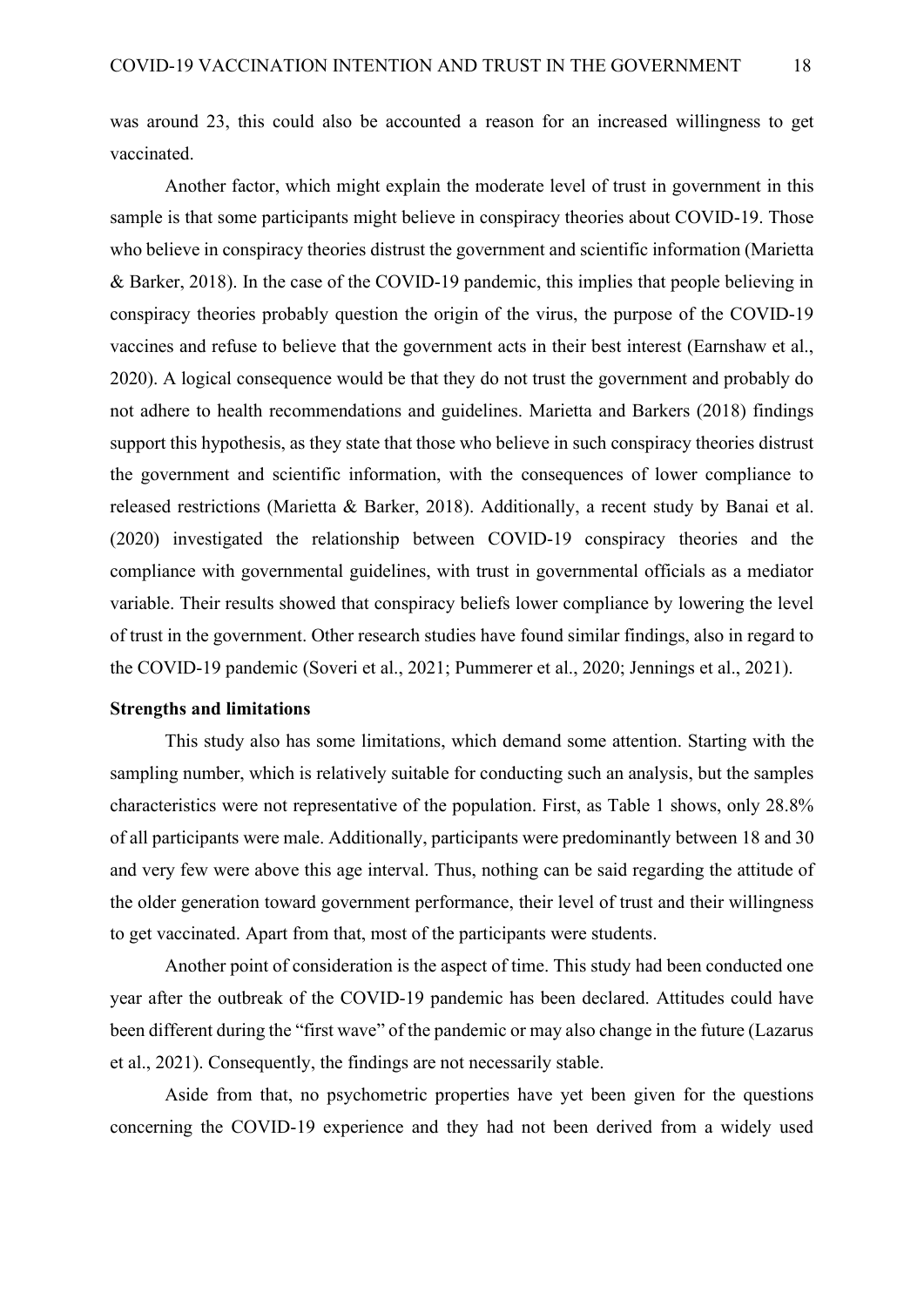questionnaire that has been tested for reliability and validity. They were retrieved from a catalogue of questions developed by the WHO.

Lastly, it should be noted that the questionnaire used may not capture all dimensions of "trust". According to Dohle et al. (2020), trust is a multidimensional construct and all seven items used may not be enough to capture trust in the government entirely.

Nevertheless, this study also has its strength, which should receive attention. The "Trust in the Government Scale" proved to have a satisfying reliability and validity and is, therefore, a measurement tool suitable for further research.

### <span id="page-18-0"></span>**Recommendations**

As the results showed, a significant relationship between trust in the government and vaccination intention exists. In this sample, the willingness to get vaccinated was high, but the overall level of trust was moderate. This can perhaps be addressed by implementing some strategies which increase the level of trust as it is still important for the further development of the pandemic.

Firstly, Freimuth et al. (2014) identify communication as one aspect positively related to trust. Their findings suggest that political spokespersons should focus on increasing their communication with the public so as to reach those who avoid or are less interested in the topic of COVID-19.

A second suggestion resulting from their research was instead of relying on political spokespersons to convey messages to the public, an expert source should be used as well. Health care professionals were rated as most trusted source, thus using them as a spokesperson or making them appear alongside political spokespersons is recommended.

Additionally, enhancing trust requires giving complete and accurate messages, which are consistent and timely, even if they might be concerning. In his article, Van Prooijen (2018) argues in favour of using an e-government tool, as this can be used to share scientific and trustworthy information in real-time, while communicating transparency to the public.

Quinn et al. (2013) also emphasize the value of role models. A study they conducted revealed that, apparently, President Obama's disclosure of his daughter's vaccination had a powerful effect on vaccination uptake, since he implicitly conveyed the message that the vaccine is safe, important and for the public good. The same approach can be employed in the current pandemic by having a politician who acts as a role model and gets vaccinated, thereby demonstrating the vaccine's safety to the public.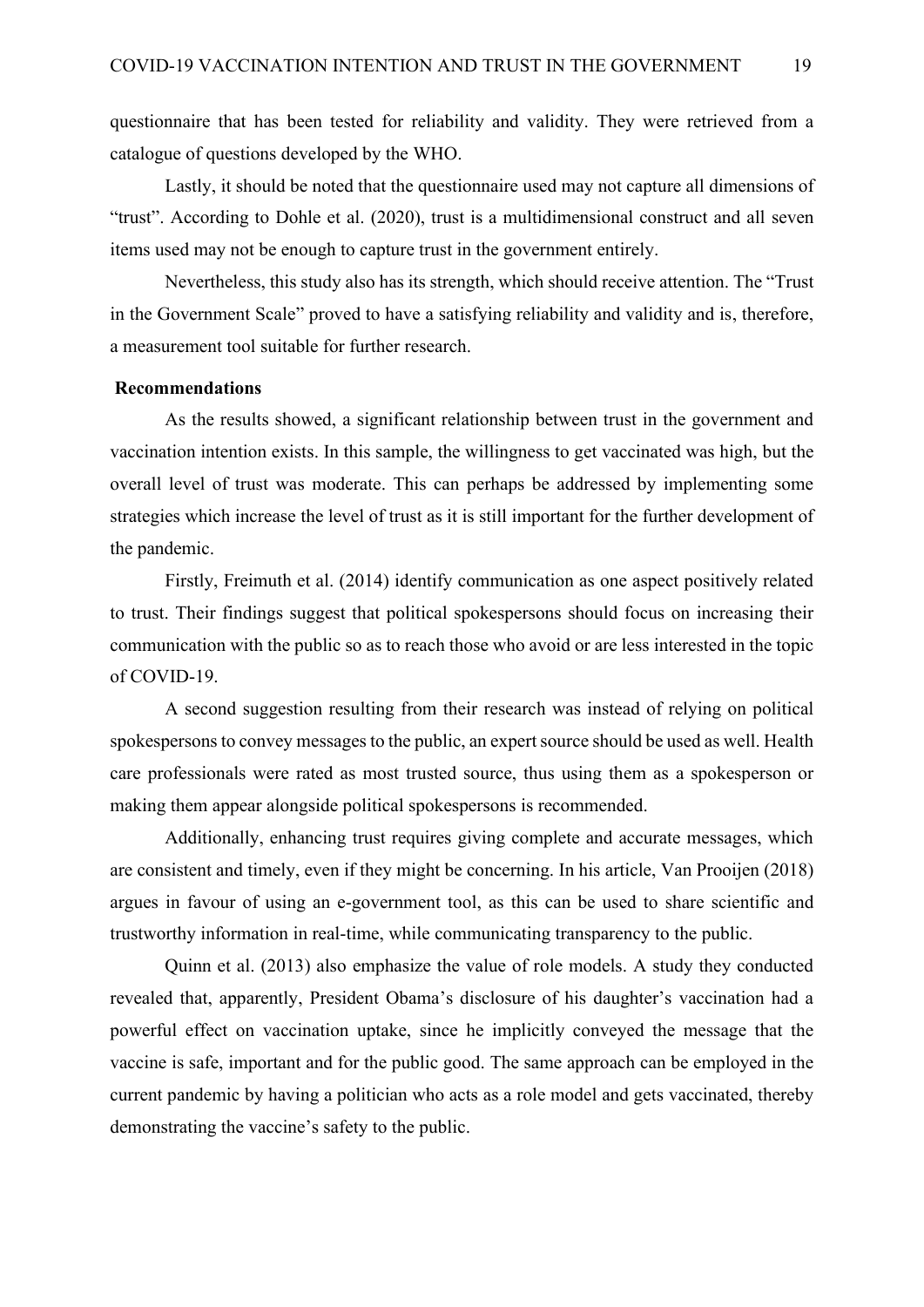Considering conspiracy theories circulating around the topic of COVID-19 and their impact on trust and compliance, an important strategy could be to raise awareness regarding misinformation and to promote scientific sources. Especially social media platforms serve as a source for the spread of conspiracy theories (Banai et al., 2020). Political spokespersons could use these as well for spreading scientific information, promoting the search of scientific and trustful sources and calling attention to misinformation.

## **Conclusion**

<span id="page-19-0"></span>In conclusion, this research provides insights into the relationship between trust in the government and the willingness to vaccinate during the COVID-19 pandemic. Results showed that there is a moderate and positive relationship, which implies that individuals who have more trust in politicians tend to be more willing to get vaccinated. Additionally, the study's findings also reveal which aspects of trust covered in the questionnaire (commitment, caring, openness, honesty, best interest, and protection) participants tend to have high or low trust in. Since vaccine intention was high but trust in the government was low, some solution approaches, whose aim is to increase political trust, were also suggested.

Future research might build upon this study by investigating if there are other factors that influence vaccine intention or mediate the relationship between trust in government and vaccine intention. Furthermore, it might also be beneficial to examine people's trust in government and vaccine intention at different points during the pandemic to determine whether there are any variations and, if so, what may account for those variations. As a final recommendation, future studies ought to gather data from different age groups, in order to have more representative findings.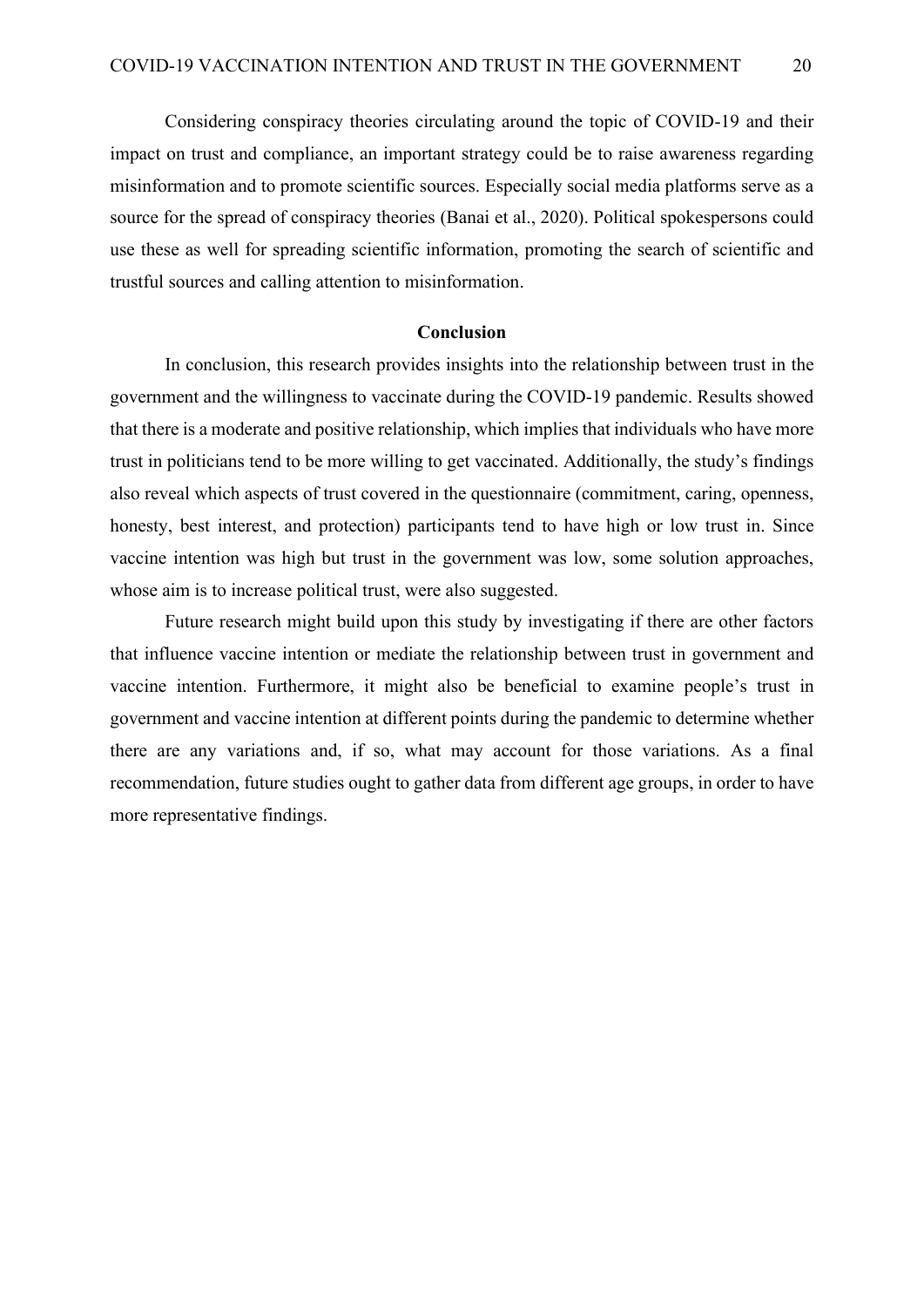#### **References**

- <span id="page-20-0"></span>Alley, S. J., Stanton, R., Browne, M., To, Q. G., Khalesi, S., Williams, S. L., Thwaite, T. L., Fenning, A. S., & Vandelanotte, C. (2021). As the pandemic progresses, how does willingness to vaccinate against COVID-19 evolve? *International journal of environmental research and public health*, *18*(2), 797. https://doi.org/10.3390/ijerph18020797
- Araújo-Soares, V., Gemert-Pijnen, L., Sniehotta, F., Beerlage de Jong, N., Machens, A. K., Van't Klooster, J. W., Constantinides, E., & Bente, B. (2021). *Willingness to take the Sars-CoV-2 vaccine: Practical implications on population health messages*. https://www.researchgate.net/project/Willingness-to-take-the-Sars-CoV-2-vaccinepractical-implications-on-population-health-messages
- Chaturvedi, K., Vishwakarma, D. K., & Singh, N. (2021). COVID-19 and its impact on education, social life and mental health of students: A survey. *Children and youth services review*, *121*, 105866. https://doi.org/10.1016/j.childyouth.2020.105866
- Chan, E. Y. (2021). Moral foundations underlying behavioral compliance during the COVID-19 pandemic. *Personality and individual differences*, *171*, 110463. https://doi.org/10.1016/j.paid.2020.110463
- Cohen, J. (1988). *Statistical power analysis for the behavioural sciences* (2nd ed.). Lawrence Erlbaum Associates.

http://www.utstat.toronto.edu/~brunner/oldclass/378f16/readings/CohenPower.pdf

- Dohle, S., Wingen, T., & Schreiber, M. (2020). Acceptance and adoption of protective measures during the COVID-19 pandemic: The role of trust in politics and trust in science. *Social Psychological Bulletin*. *15*(4), 1-23. https://doi.org/10.32872/spb.4315
- Dubé, E., Vivion, M., & MacDonald, N. E. (2015). Vaccine hesitancy, vaccine refusal and the anti-vaccine movement: Influence, impact and implications. *Expert review of vaccines, 14*(1), 99-117. https://doi.org/10.1586/14760584.2015.964212
- Dubé, E., Laberge, C., Guay, M., Bramadat, P., Roy, R., & Bettinger, J. A. (2013). Vaccine hesitancy: An overview. *Human vaccines & Immunotherapeutics*, *9*(8), 1763-1773. https://doi.org/10.4161/hv.24657
- Earnshaw, V. A., Eaton, L. A., Kalichman, S. C., Brousseau, N. M., Hill, E. C., & Fox, A. B. (2020). COVID-19 conspiracy beliefs, health behaviors, and policy support. *Translational behavioral medicine*, *10*(4), 850-856. https://doi.org/10.1093/tbm/ibaa090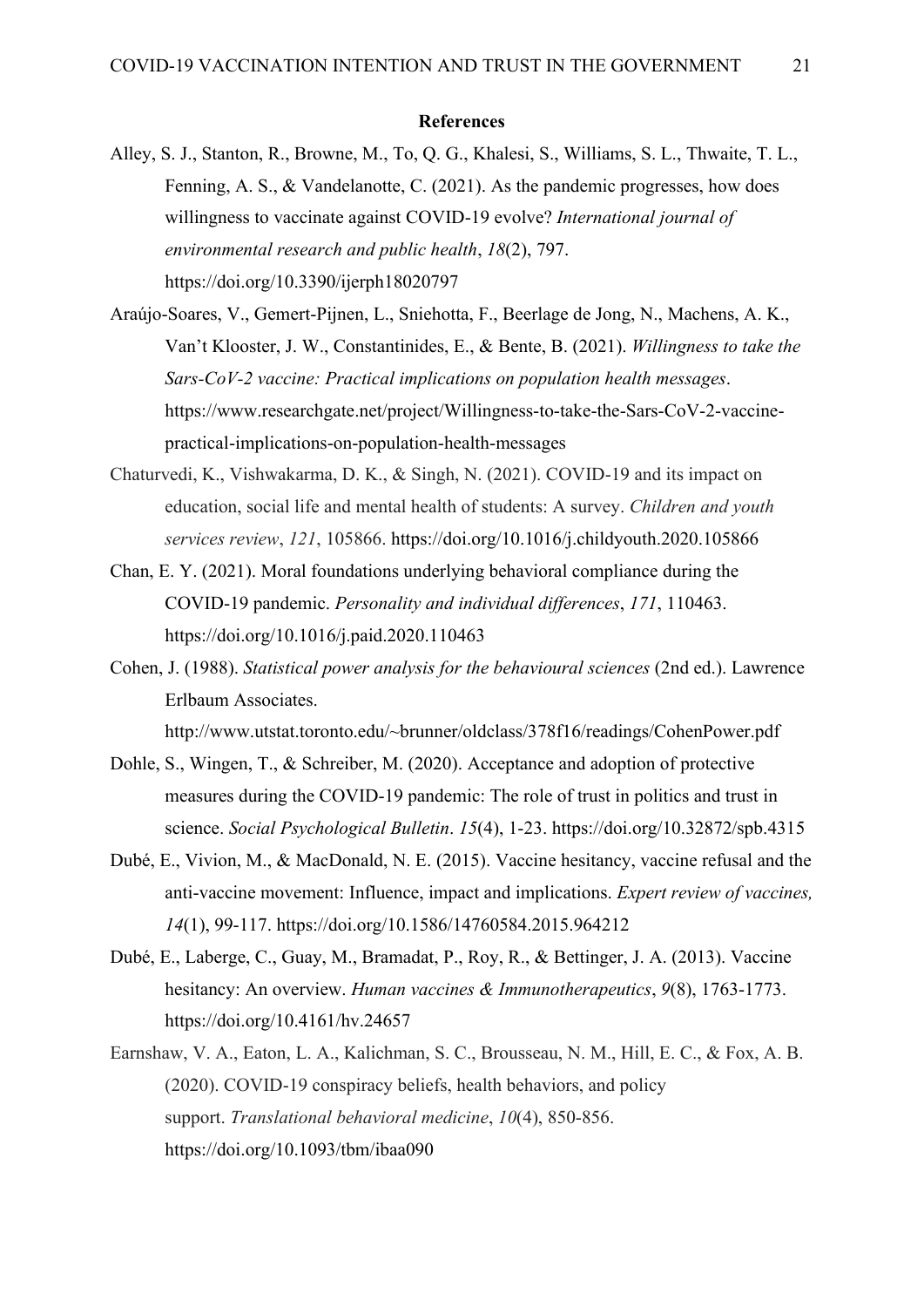- Edwards, K. M., Hackell, J. M., Committee on Infectious Diseases, & Committee on Practice and Ambulatory Medicine. (2016). Countering vaccine hesitancy. *Pediatrics*, *138*(3). https://doi.org/10.1542/peds.2016-2146
- European Vaccination Information Portal (2021, March 5). *COVID-19 vaccines*. European Centre for Disease Prevention and Control. https://vaccination-info.eu/en/covid-19/covid-19-vaccines
- Fadda, M., Albanese, E., & Suggs, L.S. (2020). When a COVID-19 vaccine is ready, will we all be ready for it? *International Journal of Public Health, 65,* 711–712 (2020). https://doi.org/10.1007/s00038-020-01404-4
- Falcone, R., Colì, E., Felletti, S., Sapienza, A., Castelfranchi, C., & Paglieri, F. (2020). All we need is trust: How the COVID-19 outbreak reconfigured trust in Italian public institutions. *Frontiers in psychology*, *11*, 561747 https://doi.org/10.3389/fpsyg.2020.561747
- Freimuth, V. S., Musa, D., Hilyard, K., Quinn, S. C., & Kim, K. (2014). Trust during the early stages of the 2009 H1N1 pandemic. *Journal of health communication*, *19*(3), 321–339. https://doi.org/10.1080/10810730.2013.811323
- Graichen, H. (2021). What is the difference between the first and the second/third wave of Covid-19? – German perspective. *Journal of Othopaedics, 24*, A1-A3. https://doi.org/10.1016/j.jor.2021.01.011
- Guidry, J., Laestadius, L. I., Vraga, E. K., Miller, C. A., Perrin, P. B., Burton, C. W., Ryan, M., Fuemmeler, B. F., & Carlyle, K. E. (2021). Willingness to get the COVID-19 vaccine with and without emergency use authorization. *American journal of infection control*, *49*(2), 137–142. https://doi.org/10.1016/j.ajic.2020.11.018
- Han, Q., Zheng, B., Cristea, M., Agostini, M., Belanger, J. J., Gützkow, B., Kreienkamp, J., Leander, N. P., & PsyCorona Collaboration. (2021). Trust in government regarding COVID-19 and its associations with preventive health behaviour and prosocial behaviour during the pandemic: A cross-sectional and longitudinal study. *Psychological medicine*, 1-32. https://doi.org/10.1017/S0033291721001306
- Hobson‐West, P. (2007). 'Trusting blindly can be the biggest risk of all': Organised resistance to childhood vaccination in the UK. *Sociology of health & illness*. 29(2), 198-215. https://doi.org/10.1111/j.1467-9566.2007.00544.x
- Jennings, W., Stoker, G., Bunting, H., Valgarðsson, V. O., Gaskell, J., Devine, D., McKay, L., & Mills, M. C. (2021). Lack of trust, conspiracy beliefs, and social media use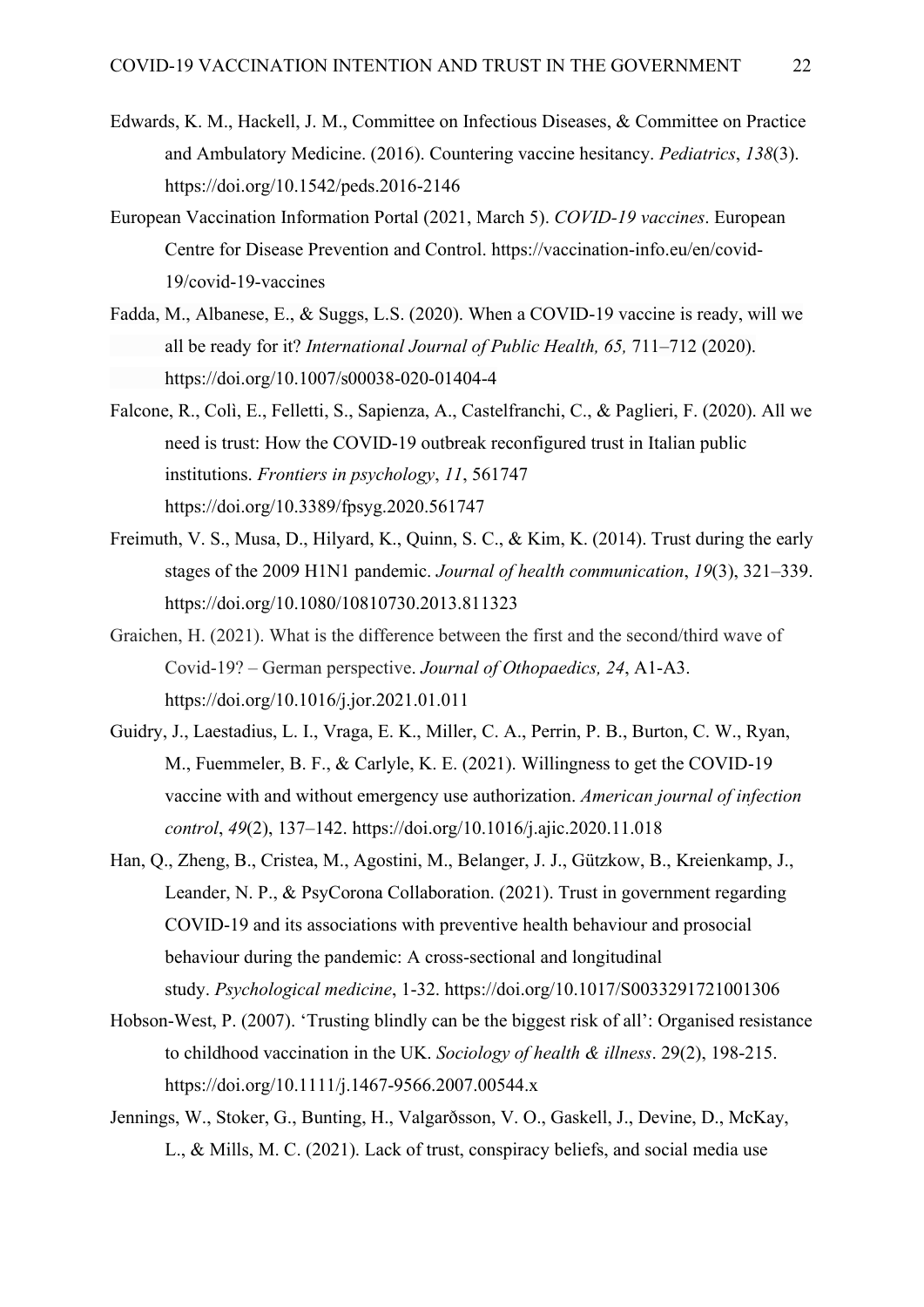predict COVID-19 vaccine hesitancy. *Vaccines, 9*(6), 593. https://doi.org/10.3390/vaccines9060593

- Karić, T., & Međedović, J. (2021). COVID-19 conspiracy beliefs and containment-related behaviour: The role of political trust. *Personality and individual differences, 175*, 110697. https://doi.org/10.1016/j.paid.2021.110697
- Kennedy, J. (2020). Vaccine hesitancy: A growing concern. *Pediatric Drugs*, *22*, 105–111. https://doi.org/10.1007/s40272-020-00385-4
- Larson, H. J., Cooper, L. Z., Eskola, J., Katz, S. L., & Ratzan, S. (2011). Addressing the vaccine confidence gap. *The Lancet*, 378(9790), 526-535. https://doi.org/10.1016/S0140-6736(11)60678-8
- Lazarus, J. V., Ratzan, S. C., Palayew, A., Gostin, L. O., Larson, H. J., Rabin, K., Kimball, S., & El-Mohandes, A. (2021). A global survey of potential acceptance of a COVID-19 vaccine. *Nature Medicine*, *27*, 225-228. https://doi.org/10.1038/s41591-020-1124-9
- Marien, S., & Hooghe, M. (2011). Does political trust matter? An empirical investigation into the relation between political trust and support for law compliance. *European Journal of Political Research*, *50*(2), 267-291. https://doi.org/10.1111/j.14756765.2010.01930.x
- Marietta, M., & Barker, D. C. (2018). Conspiratorial thinking and dueling fact perceptions. In J. E. Uscinski (Ed.), *Conspiracy theories and the people who believe them* (pp. 214– 225). Oxford University Press. DOI:10.1093/oso/9780190844073.003.0014
- Medhi, R., Srinoi, P., Ngo, N., Tran, H. V., & Lee, T. R. (2020). Nanoparticle-based strategies to combat COVID-19. *ACS Applied Nano Materials*, *3*(9), 8557-8580. https://doi.org/10.1021/acsanm.0c01978
- Mesch, G. S., & Schwirian, K. P. (2015). Confidence in government and vaccination willingness in the USA. *Health Promotion International*, *30*(2), 213-221. https://doi.org/10.1093/heapro/dau094
- Banai, I. P., Banai, B., & Mikloušić, I. (2020, July 14). *Beliefs in COVID-19 conspiracy theories predict lower level of compliance with the preventive measures both directly and indirectly by lowering trust in government medical officials*. PsyArXiv. https://doi.org/10.31234/osf.io/yevq7
- Pummerer, L., Böhm, R., Lilleholt, L., Winter, K., Zettler, I., & Sassenberg, K. (2020). Conspiracy theories and their societal effects during the COVID-19 pandemic. *Social Psychological and Personality Science*, 1-11. https://doi.org/10.1177%2F19485506211000217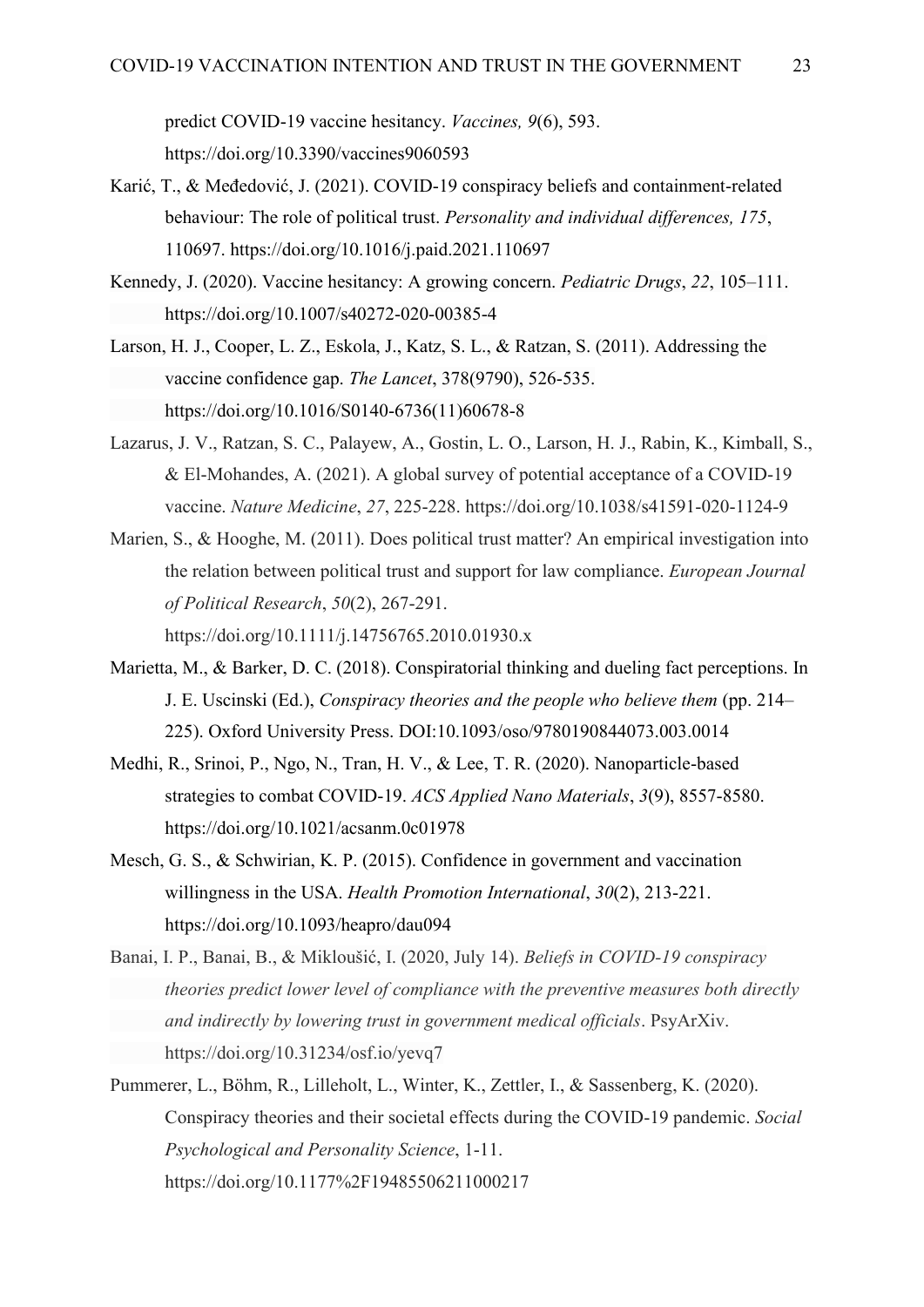- Plohl, N., & Musil, B. (2021). Modeling compliance with COVID-19 prevention guidelines: The critical role of trust in science. *Psychology, Health & Medicine*, *26*(1), 1–12. https://doi.org/10.1080/13548506.2020.1772988
- Quinn, S. C., Parmer, J., Freimuth, V. S., Hilyard, K. M., Musa, D., & Kim, K. H. (2013). Exploring communication, trust in government, and vaccination intention later in the 2009 H1N1 pandemic: Results of a national survey. *Biosecurity and Bioterrorism: Biodefense Strategy, Practice, and Science*, *11*(2), 96–106. https://doi.org/10.1089/bsp.2012.0048
- Sibley, C. G., Greaves, L. M., Satherley, N., Wilson, M. S., Overall, N. C., Lee, C. H. J., Milojev, P., Bulbulia, J., Osborne, D., Milfont, T. L., Houkamau, C. A., Duck, I. M., Vickers-Jones, R., & Barlow, F. K. (2020). Effects of the COVID-19 pandemic and nationwide lockdown on trust, attitudes toward government, and well-being. *American Psychologist, 75*(5), 618-630. http://dx.doi.org/10.1037/amp0000662
- Soares, P., Rocha, J. V., Moniz, M., Gama, A., Laires, P. A., Pedro, A. R., Dias, S., Leite, A, & Nunes, C. (2021). Factors associated with COVID-19 Vaccine Hesitancy. *Vaccines*, *9*(3), 300. doi:10.3390/vaccines9030300
- Soveri, A., Karlsson, L. C., Antfolk, J., Lindfelt, M., & Lewandowsky, S. (2021). Unwillingness to engage in behaviors that protect against COVID-19: The role of conspiracy beliefs, trust, and endorsement of complementary and alternative medicine. *BMC Public Health, 21(*1), 1-12. https://doi.org/10.1186/s12889-021-10643-w
- Van Prooijen, J. W. (2018). Empowerment as a tool to reduce belief in conspiracy theories. In J. E. Uscinski (Ed.), *Conspiracy theories and the people who believe them* (pp. 422- 442). Oxford University Press. https://doi.org/10.1093/oso/9780190844073.003.0030
- Weintraub, R. L., Subramanian, L., Karlage, A., Ahmad, I., & Rosenberg, J. (2021). COVID-19 vaccine to vaccination: Why leaders must invest in delivery strategies now: Analysis describe lessons learned from past pandemics and vaccine campaigns about the path to successful vaccine delivery for COVID-19. *Health Affairs*, *40*(1), 33-41. https://doi.org/10.1377/hlthaff.2020.01523
- World Health Organization. (2015). *Vaccine Hesitancy: what it means and what we need to know in order to tackle it*.

https://www.who.int/immunization/research/forums\_and\_initiatives/1\_RButler\_VH\_T hreat Child Health gvirf16.pdf?ua=1

World Health Organization. (2020, July 29). *Survey Tool and Guidance: Rapid, simple, flexible behavioural insights on COVID-19.*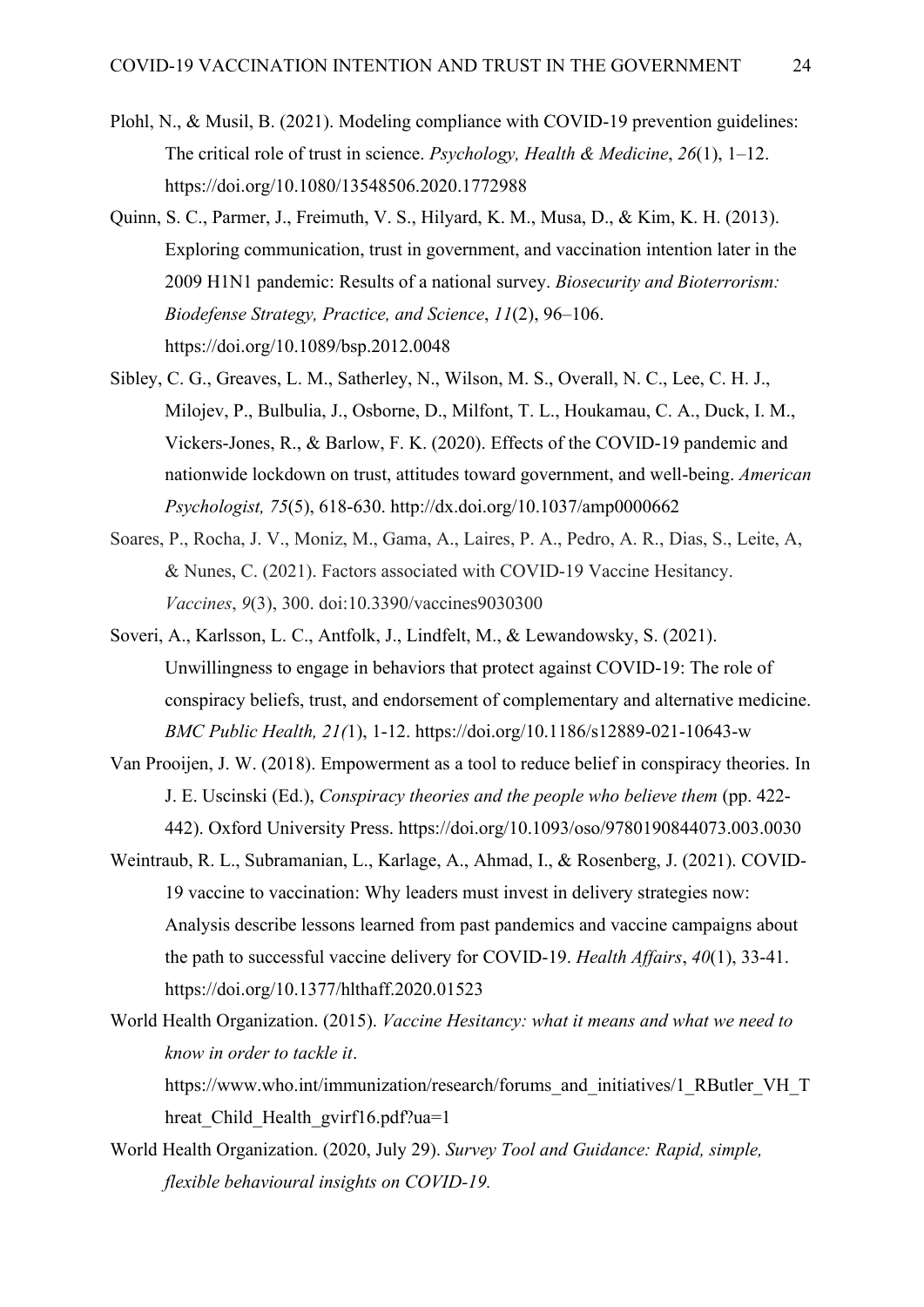https://www.euro.who.int/\_\_data/assets/pdf\_file/0007/436705/COVID-19-survey-tooland-guidance.pdf

World Health Organization (2021, June 22) *Coronavirus disease (COVID-19): Vaccines*. https://www.who.int/news-room/q-a-detail/coronavirus-disease-(covid-19)-vaccines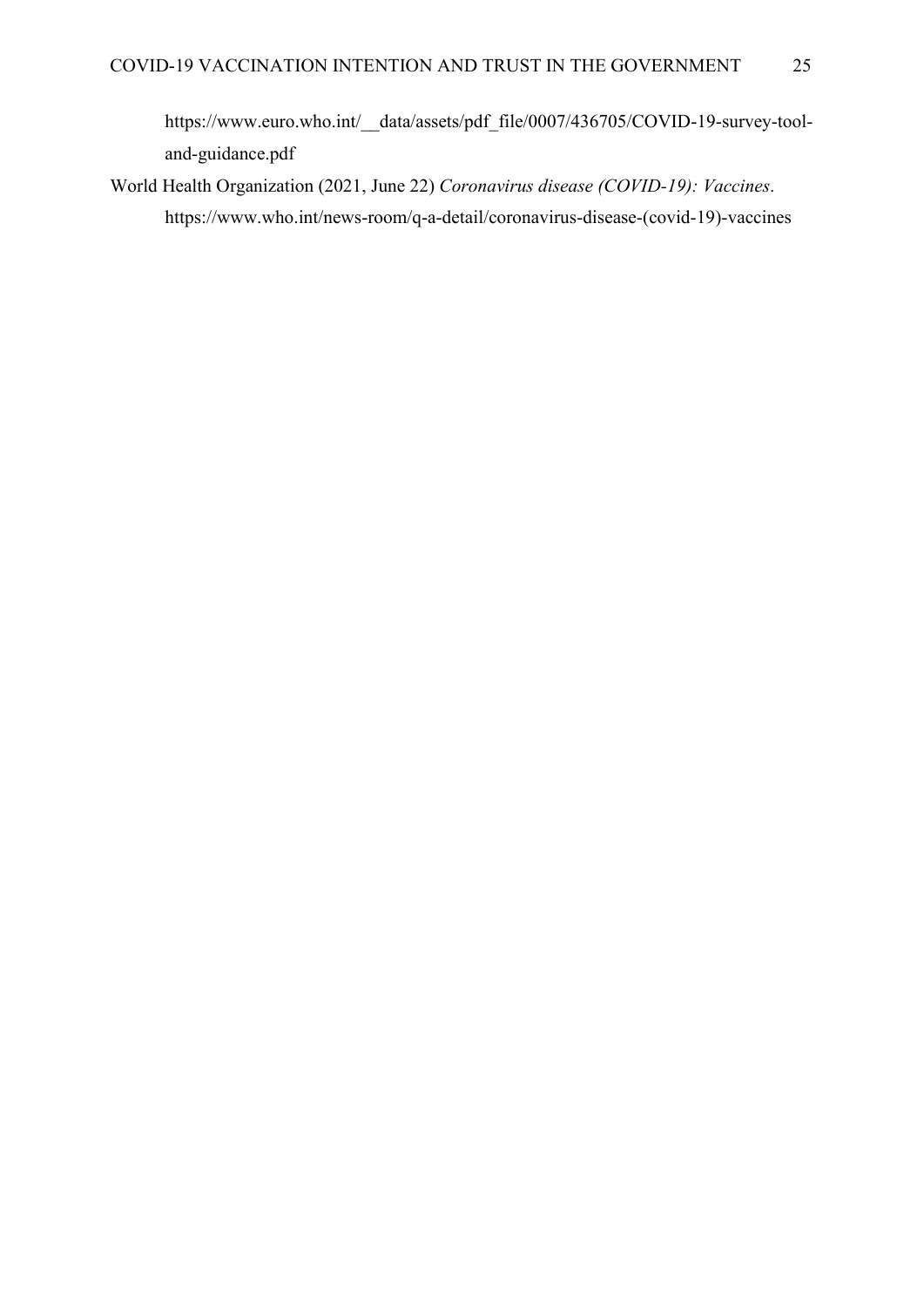#### **Appendices**

## <span id="page-25-1"></span><span id="page-25-0"></span>**Appendix A. Opening Statement for an Online Survey/Questionnaire**

You are being invited to participate in a research study titled determinants of the population's willingness to get vaccinated against COVID-19. This study is being done by Lara Sprekelmeyer, Milena Völler, and Celine Terbeck from the Faculty of Behavioural, Management and Social Sciences at the University of Twente.

The purpose of this research study is to gain insights into how variables such as risk perception of contracting COVID-19, risk perception of the vaccination, and trust into the government influence the population's willingness to get vaccinated against COVID-19. The study will take you approximately 15 minutes to complete.

The data will be used for the bachelor thesis of Positive Psychology and to get a better understanding of the phenomenon of vaccine hesitancy.

Your participation in this study is entirely voluntary and you can withdraw at any time. You are free to omit any question.

This is an observational study with voluntary participation in the general population, with expected low risk for participants. Potential risks identified include only the inconvenience of the time taken to respond to the survey, and given the current restrictions people face, many individuals currently have more available time. The variables and information requested does not allow to identify specific ethnic or disadvantaged population groups. Due to strict data protection measures, any risk related to non-anonymous publishing of data from the survey is considered very low, and the personal harm for the individual respondent related to such unlikely event is also considered low due to the less sensitive nature of the responses provided. Benefits include the sense of contributing and being able to participate in shaping the country's pandemic response

### **Study contact details for further information:**

Celine Terbeck, c.terbeck@student.utwente.nl Lara Sprekelmyer, l.sprekelmeyer@student.utwente.nl Milena Völler, m.voeller@student.utwente.nl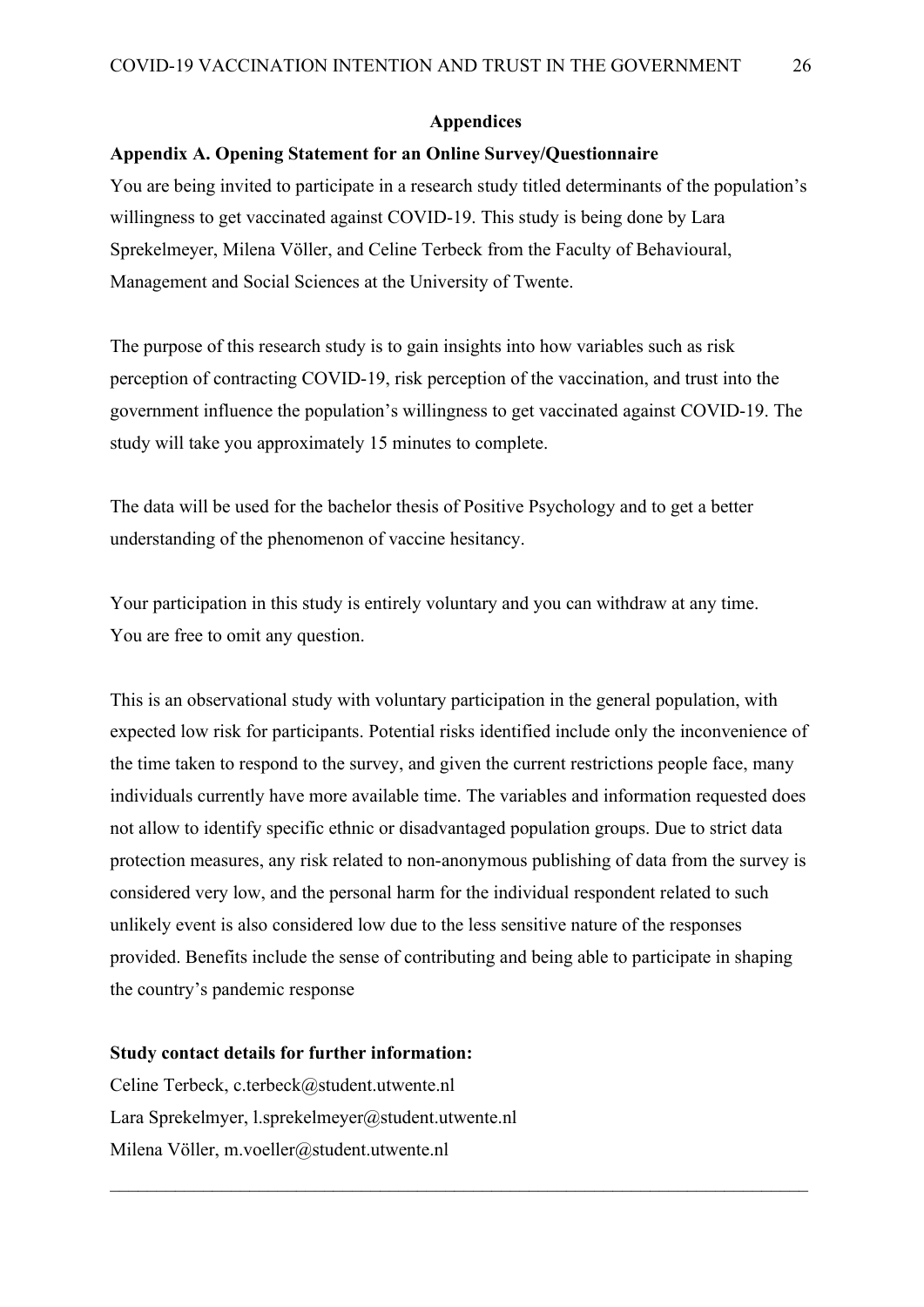I consent voluntarily to participate in this study. I have read the information above and agree with the terms. I understand that it is possible to withdraw from the study at any time.

- **○** Agree
- **○** Disagree and will not take part in this survey

## <span id="page-26-0"></span>**Appendix B. Questionnaire**

Please answer the following questions about your demographics

- 1. What is your age?
- 2. What is your gender?

 $\frac{1}{2}$ 

- Male
- Female
- Non-binary/third gender
- prefer not to say
- 3. What is your nationality?
- Germany
- Netherlands
- Other
- 4. What is your highest level of education you have completed?
- Primary school
- VMBO/Realschule/Hauptschule/Middleschool
- Undergraduate degree/ Bachelor
- Graduate degree/Master

.  $\Box$ 

- Doctorate degree/PhD or higher
- Other, specify
- 5. What is your employment status?
- Unemployed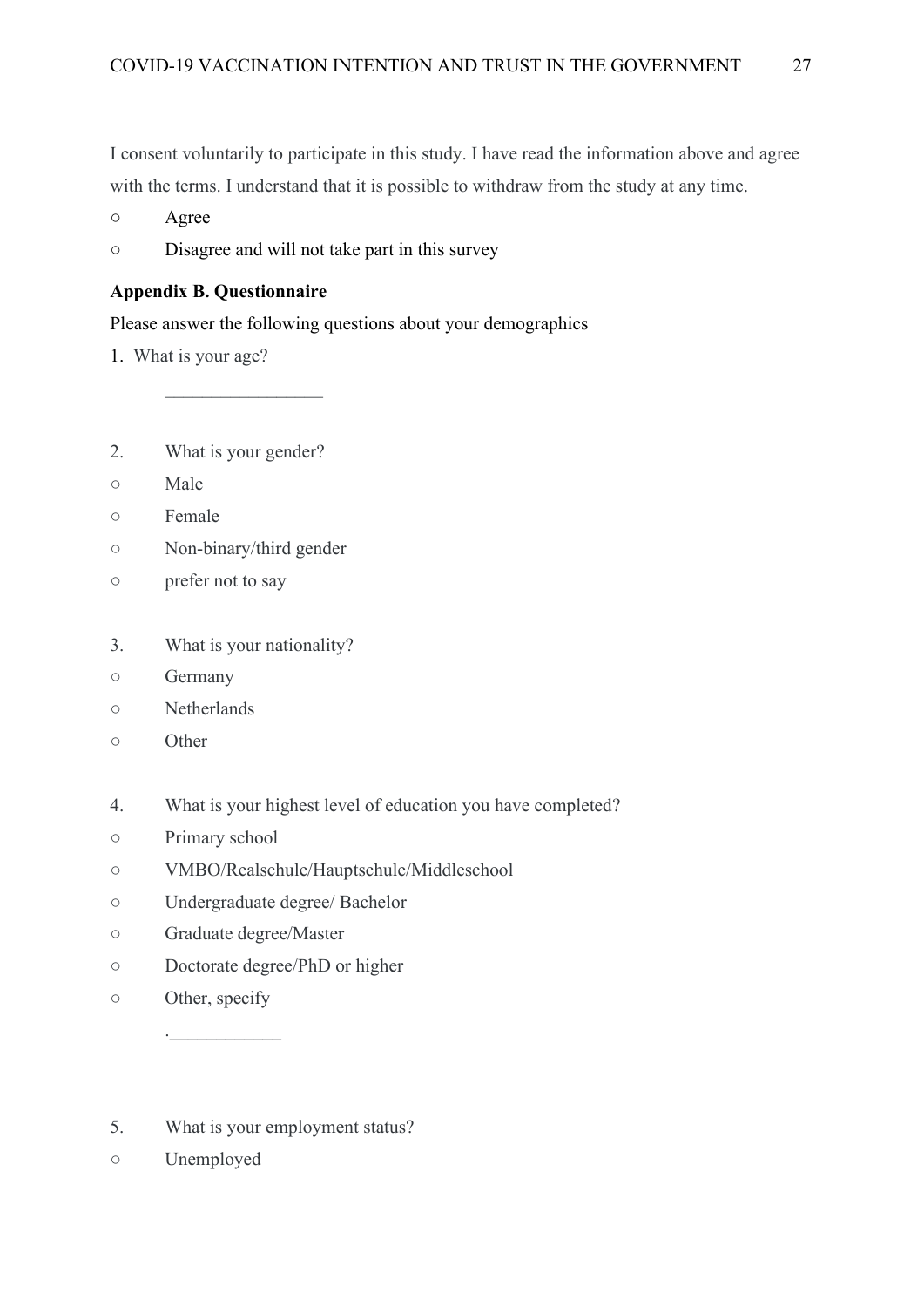- Part-time employed
- Self-employed
- Student
- Retired
- 6. How would you evaluate your overall health?
- In good physical health
- Mildly physically impaired
- Severely physically impaired
- Totally physically impaired

The following questions concern your personal experiences with COVID-19. Please select an answer option for each question.

- 7. To your knowledge, are you, or have you been infected with COVID-19?
- Yes
- No
- I do not know
- 8. If you are or have been infected with COVID-19, was it confirmed by a test?
- Yes
- No
- 9. If yes, was the infection
- Mild
- Severe
- 10. Do you now people from your immediate environment who have been infected with COVID-19? (suspected or confirmed)?
- Yes
- No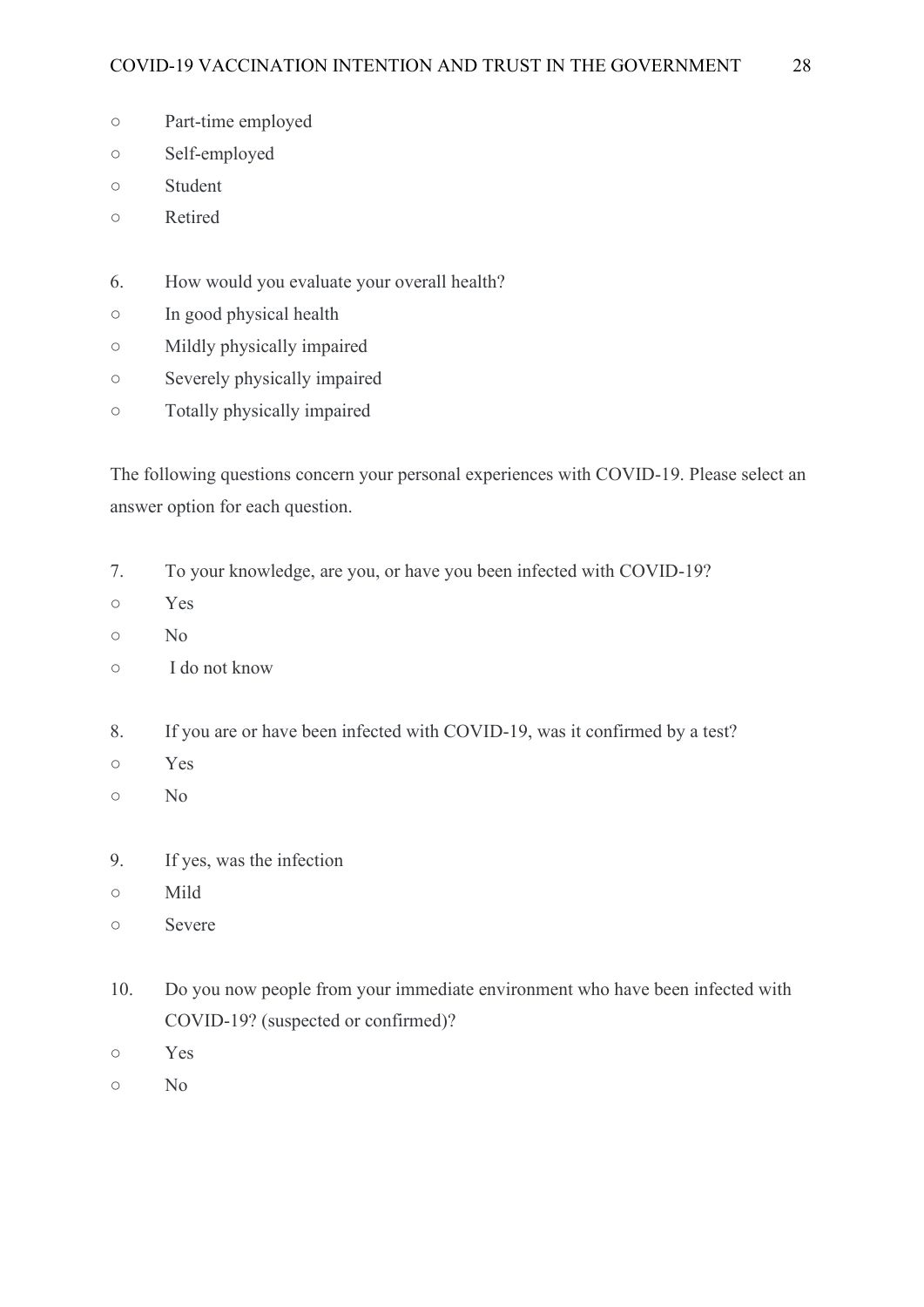- 11. Which of the following describes your perspective/opinion about coronavirus (COVID-19) vaccination, when the vaccine is available for you? (If you have been vaccinated already, please indicate your most fitting perspective below)
- I have not yet considered whether I will be vaccinated against the coronavirus
- I am not sure yet whether I will be vaccinated against the coronavirus, but I probably will
- I am not sure yet if I will be vaccinated against the coronavirus, but I probably will NOT
- I have decided that I do NOT want to be vaccinated against the coronavirus
- I have decided that I would like to get vaccinated against the coronavirus

In the following, you will receive questions about how you perceive the way the government in your home country deals with the current COVID-19 pandemic. Please select the answer option you agree with the most.

- 12. How open do you think the government is with information regarding COVID-19?
- Not at all open
- Somewhat open
- Open
- Very open
- 13. How much do you believe the government will protect you from COVID-19?
- Not at all
- Somewhat
- Yes, will protect me
- Absolutely will protect me
- 14. How committed do you think the government is to protecting you from COVID-19?
- Not at all committed
- Somewhat committed
- Committed
- Very committed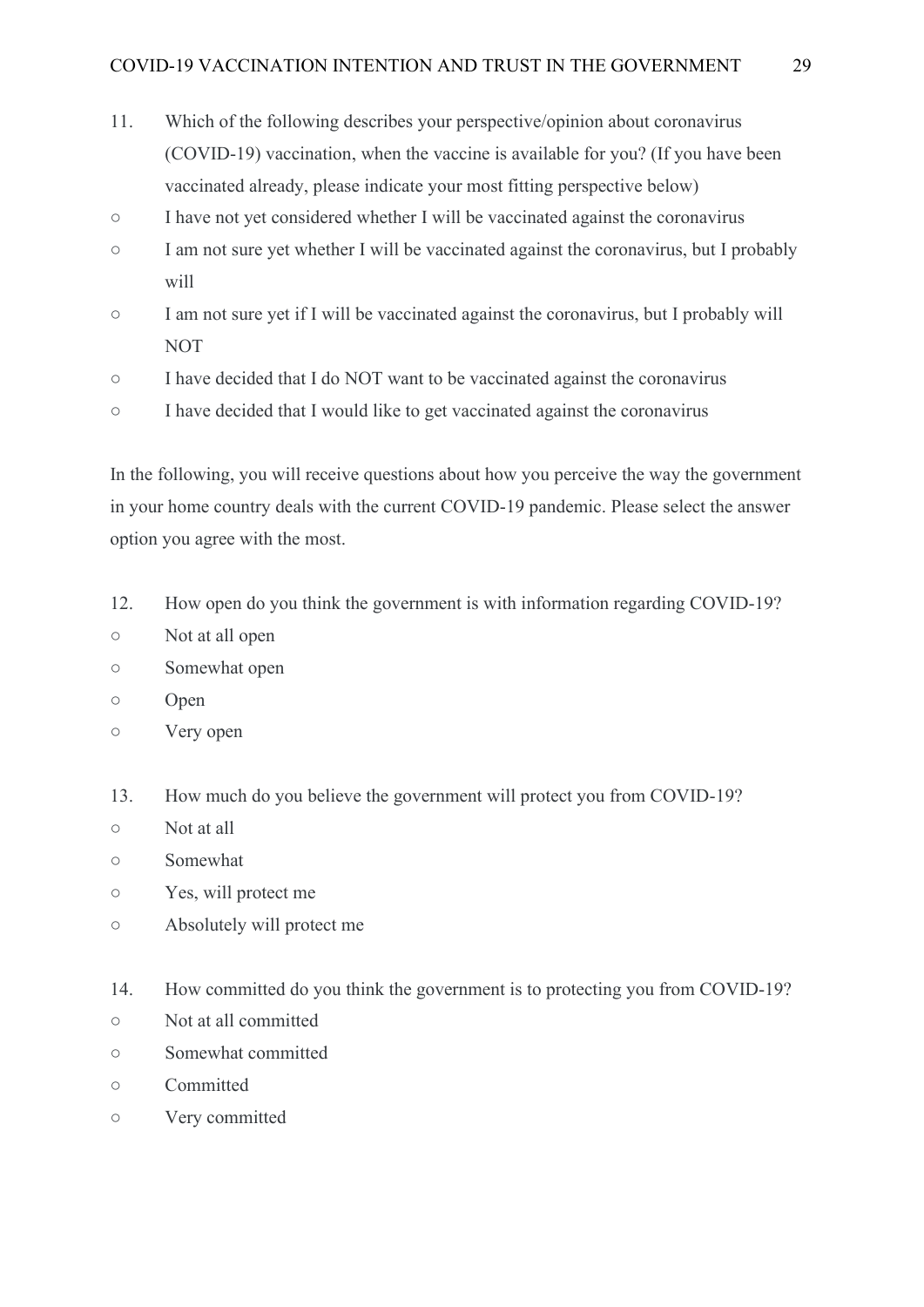- 15. How much caring and concern do you think the government has shown about people who might be affected by this COVID-19 outbreak?
- Not at all caring
- Somewhat caring
- Caring
- Very committed
- 16. How honest do you think the government is with information regarding COVID-19?
- Not at all honest
- Somewhat honest
- Honest
- Very honest
- 17. How competent do you believe the government is in handling COVID-19?
- Not at all competent
- Somewhat competent
- Competent
- Very competent
- 18. How much do you believe that the government's actions in response to COVID-19 are in your personal best interests?
- Not at all
- To some extent
- In my best interest
- Absolutely in my best interest

Thank you for participating in this study! Your answers will be used to investigate the determinants of the population's willingness to get vaccinated against the coronavirus.

If you need further information about the available vaccines, you can visit the following websites: